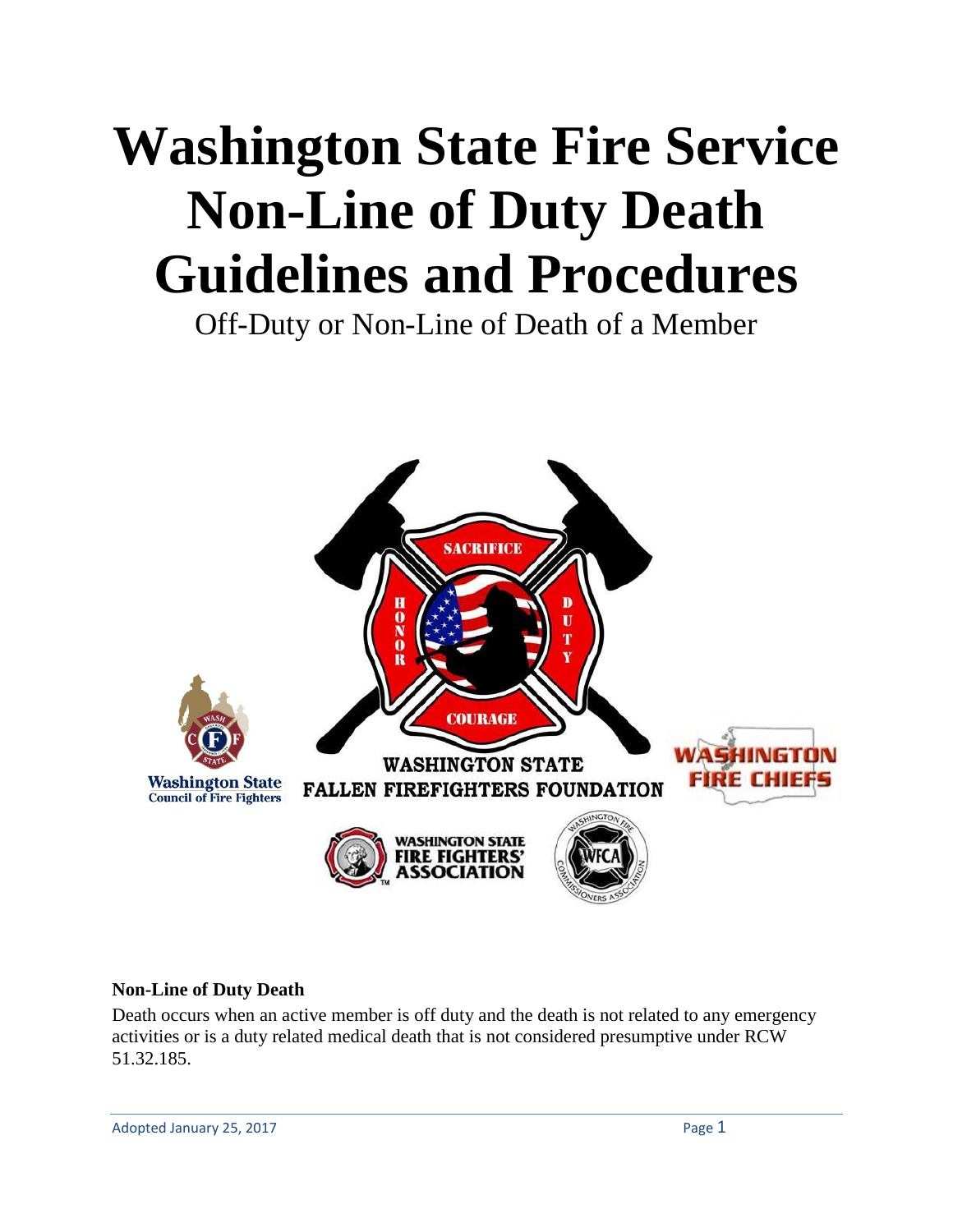#### **Contents**

Page 3: Notification Procedures after the Death of a Firefighter Page 4: Purpose and Scope of the Non-LODD Guidelines Page 5: Implementation of Non-Line of Duty Death Procedures Page 6: Level II: Non-Line of Duty Death Page 8: Funeral/Memorial Service Planning Page 11: Non-LODD Medical/Cancer Outline Part 1: Preparing for the death of the Firefighter Part 2: Time of Death Liaison Roles and Responsibilities Page 38: Protocol and Suggested Wording Flag Display and Badge Shrouding Dress Code Hand Salute Page 19: Suggested Wording for Key Portions of the Service Page 41: Suggested wording for Key Portions of the Service Pre-Service Protocol Instructions Flag Presentation Honors Introduction Bell Ceremony Firefighters Prayer Page 22: Chiefs "Need to Do" Check List Page 23: LODD Determination Quick Sheet and RCW 51.32.185 Page 27: Changes and Revision Notes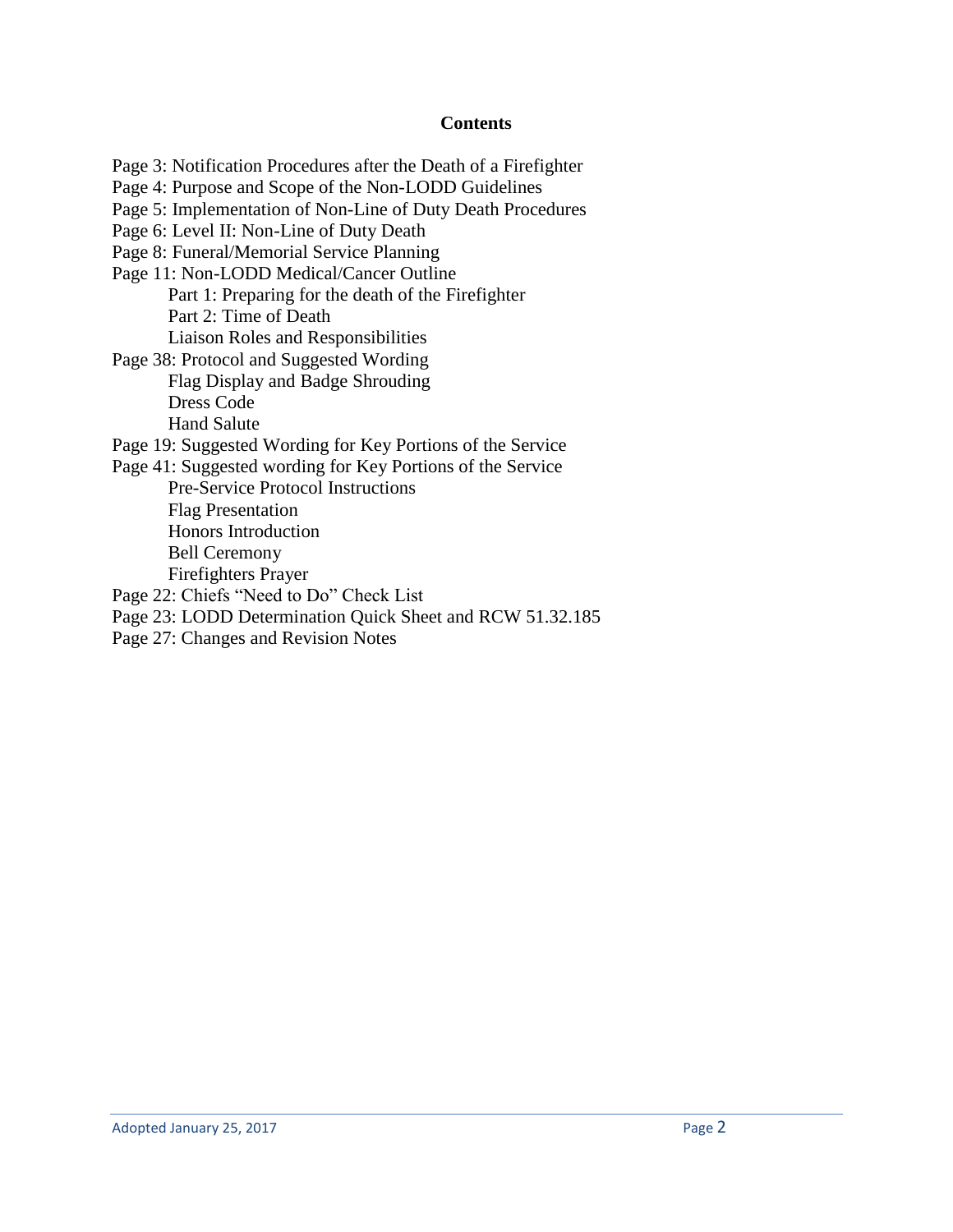# **When an off-duty death of a member occurs make the following notifications**

#### **Please notify the appropriate organizations of the death**

#### **Washington State Association of Fire Chiefs**

*\*For Career and Volunteer Fighters*  [www.wsafc.org](http://www.wsafc.org/) 605 11th Ave, SE, Suite 211 Olympia, WA. 98501 360-352-0161 360-586-5868 (fax) [wfc@washingtonfirechiefs.org](mailto:wfc@washingtonfirechiefs.org) (e-mail)

#### **Washington State Council of Fire Fighters**

*\*For Career Firefighters* [www.wscff.org](http://www.wscff.org/) 1069 Adams Street Southeast Olympia, WA 98501 360-943-3030 360-943-2333 (fax) 800-572-5762

#### **Washington State Fire Fighters' Association**

*\*For Volunteer Firefighter* [www.wsffa.org](http://www.wsffa.org/) PMB 117 1910 E. 4th Ave. Olympia, WA 98506-4632 Phone or Fax: 800-340-8023

#### **Board for Volunteer Firefighters**

*\*For Volunteer Firefighter* [www.bvff.wa.gov](http://www.bvff.wa.gov/) PO Box 114, Olympia, WA 98507 360-753-7318 877-753-7318 360-586-1987 (fax)

#### **Washington State Local Assistant State Team (LAST)**

<https://www.firehero.org/resources/department-resources/programs/local-assistance-state-team/> Pat Ellis – 253-856-5826 [info@wsfff.org](mailto:info@wsfff.org) or [pellis@pugetsoundfire.org](mailto:pellis@pugetsoundfire.org) Pat Pawlak – 206-949-3039 ppawlak@pugetsoundfire.org Randy Johnson – 509-467-4500 [randyj@scfd4.org](mailto:randyj@scfd4.org) Brian Hurley – 360-791-3760 [bhurley@iaff.org](mailto:bhurley@iaff.org)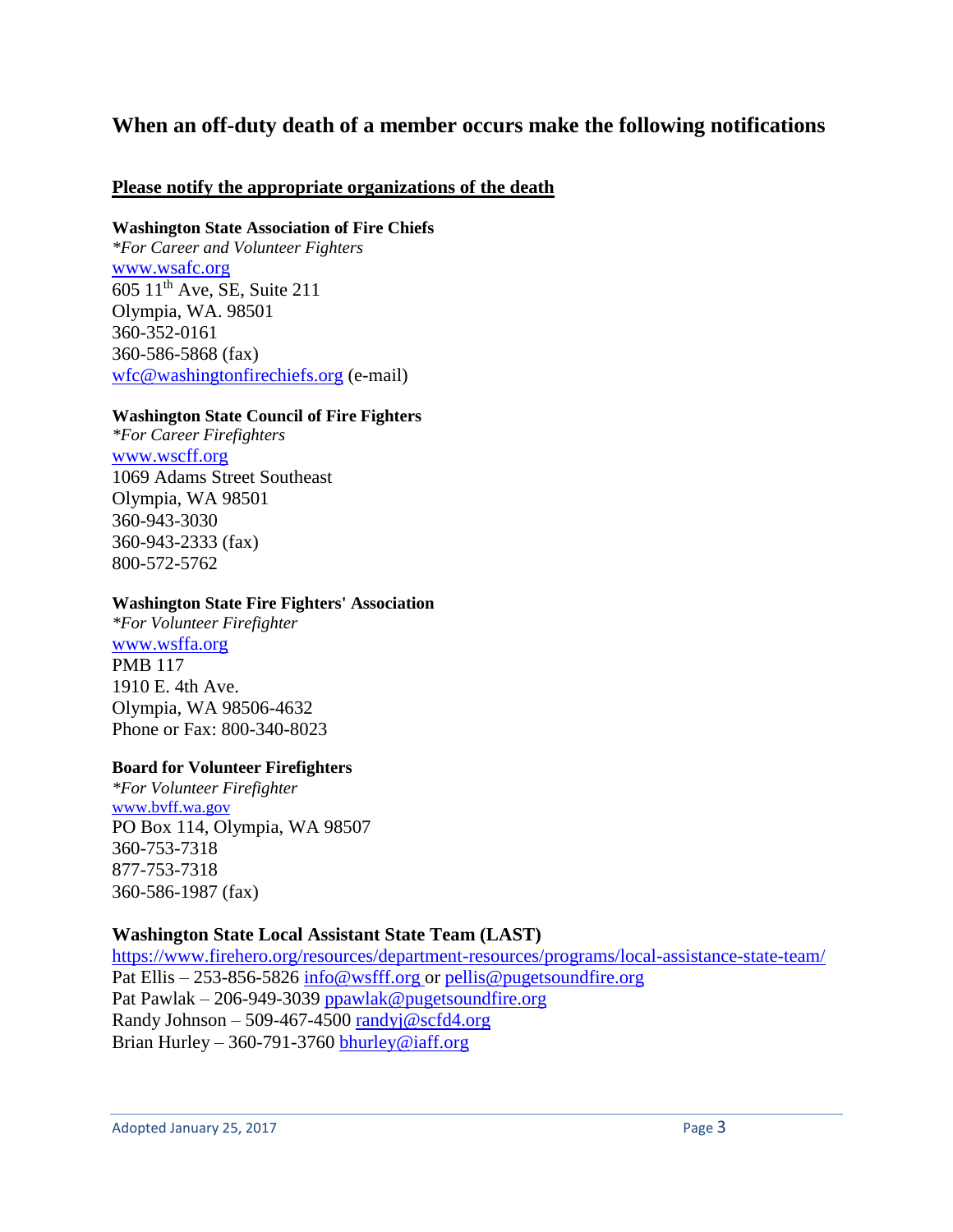#### **Purpose and Scope of the LODD Guidelines**

The purpose of this policy is to provide a best practice guideline for Washington State Fire Departments, Fire Districts and EMS Agencies to follow in the event of a death or serious injury of a member while off duty or non-line of duty. This guideline describes the activities, roles and responsibilities for fire service funeral protocols including Levels of Honor, planning, roles and responsibilities of a planning team and best practice guidelines for funeral procedures as well as conducting notifications, assisting and supporting family members, and interaction with the news media. In this way, Fire Service Agencies in the State of Washington can be uniform in their procedures in rendering the appropriate honors for a fallen member.

This model guideline is a collaborative effort of the following: Washington Fire Chiefs (WFC) Washington Fire Commissioners Association (WFCA) Washington State Council of Firefighters (IAFF) Washington State Fire Fighters' Association (WSFFA) National Fallen Firefighters Foundation through the Taking Care of Our Own and Local Assistance State Team (LAST) Programs

#### **Objectives**

- 1. Provide a uniform procedure to handle the death or serious injury of a member, while off duty or non-line of duty.
- 2. To assist the agency and families affected by the death of a member, ensuring that the proper level of honors is offered by the Fire Service or EMS Agency.
- 3. To provide clear instructions to key individuals in fulfilling their responsibilities during the funeral planning process.
- 4. To ensure a unified commitment to assist the Fire Service or EMS Agency and the family of the fallen member regardless of rank, volunteer or career status or affiliation.

This document is intended to be a model policy to show best practices that can be used by individual Fire Service and EMS Agencies to fit their particular circumstances. It is recognized that the varying sizes and configurations of Agencies precludes the guideline from being a *one size fits all* solution and will need to reflect local policy. Additionally, this is a voluntary guideline, and Agencies may choose to use some, none or all of this guideline at their sole discretion. For questions of concerns please contact Pat Ellis at  $\frac{info@wstff.org}{info@wstff.org}$  or [pellis@pugetsoundfire.org](mailto:pellis@pugetsoundfire.org) 206-372-2663 (cell).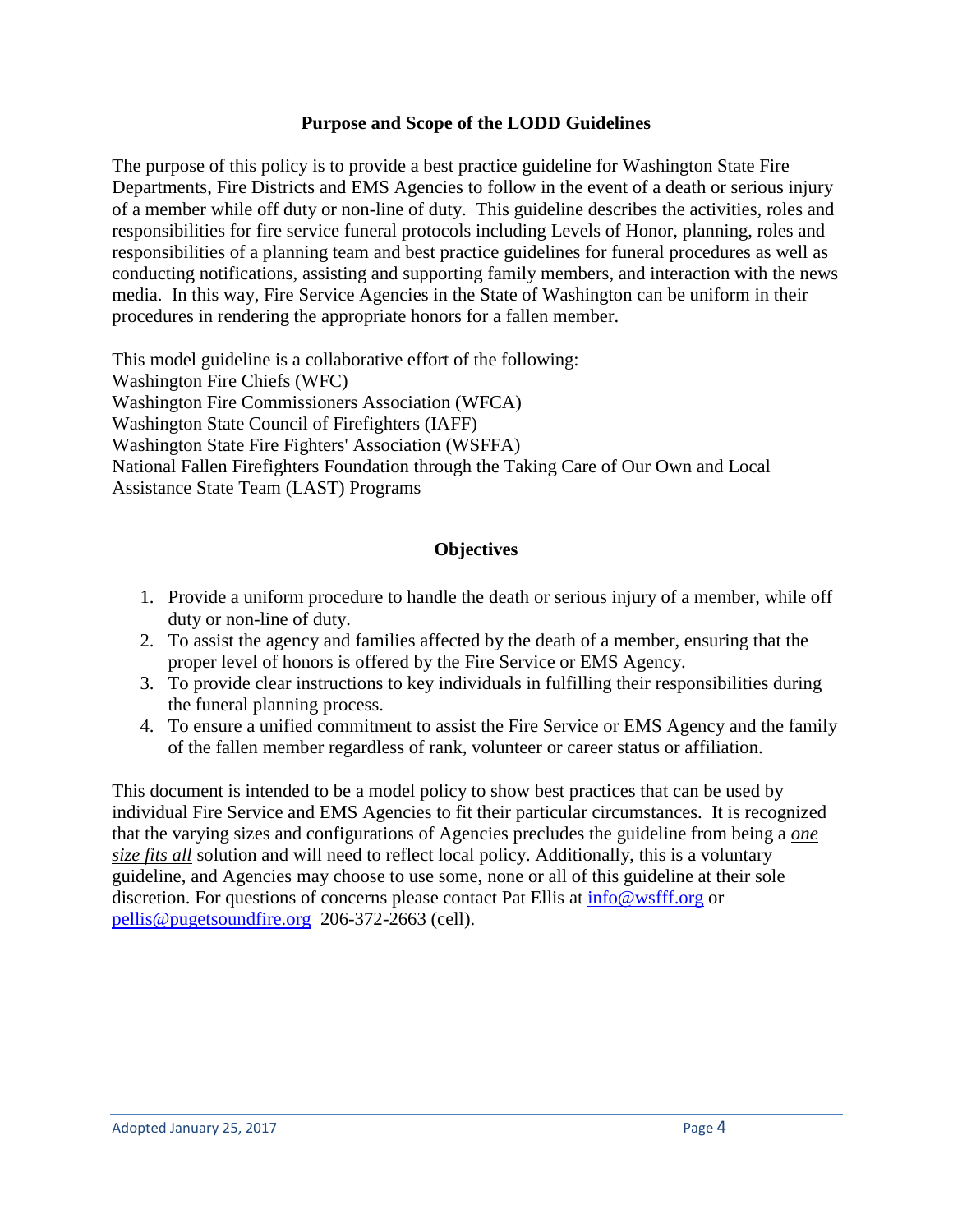#### **Implementation of the Non-Line of Duty Death Procedures**

The overriding philosophy of the fire service is that the first priority following a serious injury or death – after caring for the members – is the swift and compassionate notification of the injured or deceased member's family and the extension of assistance and support to them.

As soon as is possible, the Chief should appoint an Incident Commander (IC), and a meeting should be held to assign or affirm the assignments within the Incident Command System (ICS) structure. The Appendices provide detailed roles and responsibilities for further reference. If there is a question as to whether or not the death is to be considered an LODD, please refer to the LODD Quick Determination Sheet at the end of this document.

A briefing/planning meeting should be scheduled at least once a day until the conclusion of the Memorial Service and should include all section chiefs and other appropriate personnel. A final meeting for discussion of lessons learned and debriefing should be held no later than 48 hours after the conclusion of the Memorial Service.

The IC is responsible for the overall management of the activities that take place after the death of a member. This function is completely separate from the activity and command structure involved in the actual incident that caused the death.

It is vitally important that the wishes of the fallen member be followed according to the Personal Information Packet. The family will be presented the options available and their desires override all others. If the family wishes the help of the Agency, this document will lead the Agency and the family through the steps to properly honor the fallen member's life. If the family does not want the assistance of the Agency, the Agency will then do whatever they can to support the family and take care of the needs of the personnel affected by the loss.

The WA State LAST team is available to assist the agency and the family upon request. This resource is extremely valuable and brings specific knowledge and expertise to assist in planning and executing the service and ensuring that the family and the affected department are properly cared for. The team works for the Agency and acts in a support role. Planning these services is a very detail-orientated process, the services of the LAST Team is invaluable. Please contact Pat Ellis [pellis@pugetsoundfire.org](mailto:pellis@pugetsoundfire.org) or [info@wsfff.org,](mailto:info@wsfff.org) Pat Pawlak [ppawlak@pugetsoundfire.org,](mailto:ppawlak@pugetsoundfire.org) Brian Hurley [b.hurley@me.com](mailto:b.hurley@me.com) or Randy Johnson at [randyj@scfd4.org](mailto:randyj@scfd4.org) for assistance or more information.

The Fire Chief may wish to consult with other fire departments that may have had recent experience with funeral planning. The National Fallen Firefighters Foundation offers the Chief-to-Chief Network, which pairs the Fire Chief who has just lost a member with a Chief who has experienced a loss in the past. The Foundation can be contacted at 301-447-1365 for more information.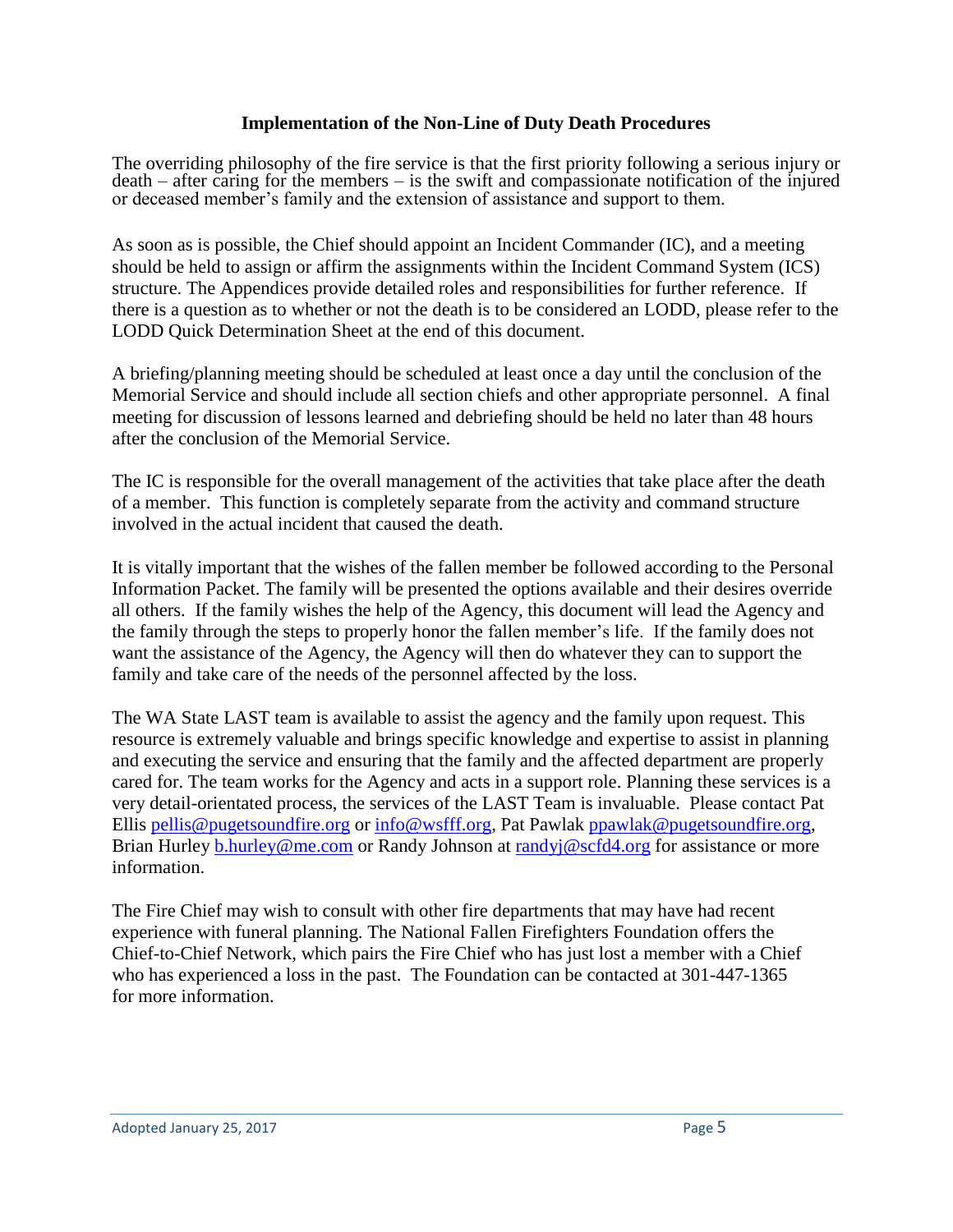# **Level II: Non-Line-of-Duty Death**

Death occurs when an active member is off duty and the death is not related to any emergency activities, or is a duty-related medical death that is not considered presumptive under RCW 51.32.185

- Badge Shrouds
	- o Worn from time of death until 1700hrs the day of the funeral/memorial ceremony
- American Flags lowered to half-staff in compliance with local flag lowering policies
	- o Lowered at 0800hrs until sunset day of the service
- Vehicle escort to ceremony to include family, remains and a fire apparatus.
	- o Remains are transported in a funeral coach or with the family, depending upon disposition and family wishes
- Fire Service Cordon of Honor upon arrival at service venue
- Home Agency Member Cordon of Honor at the start of the service
- Honor Detail Pallbearers
	- o Remains will be posted by Honor Guard until the start of the service
- Viewing of remains before the ceremony if in a casket
- Color Guard to post and retire the colors
- Honor Guard
- Fire Service Honors
	- o American Flag Presentation
		- Flag is tri-folded prior to service and present to family
	- o Honor Flags
		- American Flags flown over the station the firefighter worked
	- o Bell Ceremony
	- o Pipes and Drums for Amazing Grace

#### **Honors Considerations**

#### **Military**

Military Honors include a presentation of the American Flag and Taps by a military honor guard and should be rendered graveside. If there is no graveside service, these honors can be rendered at the funeral/memorial. If the fallen firefighter is receiving a flag for their military service they may also receive a flag for their fire service. It is suggested that the fire service flag be an Honor Flag or a tri-folded fallen firefighter memorial flag.

#### **Escort to the Service Location**

For this type of service, there would be no multi-department procession. The family of the fallen firefighter may be escorted to the location of the service in a small procession consisting of a department apparatus, family vehicles and the funeral coach if casket service. The remaining department apparatus would be on static display at the service site, if possible. Police Escort must be pre-arranged with the local law enforcement jurisdiction.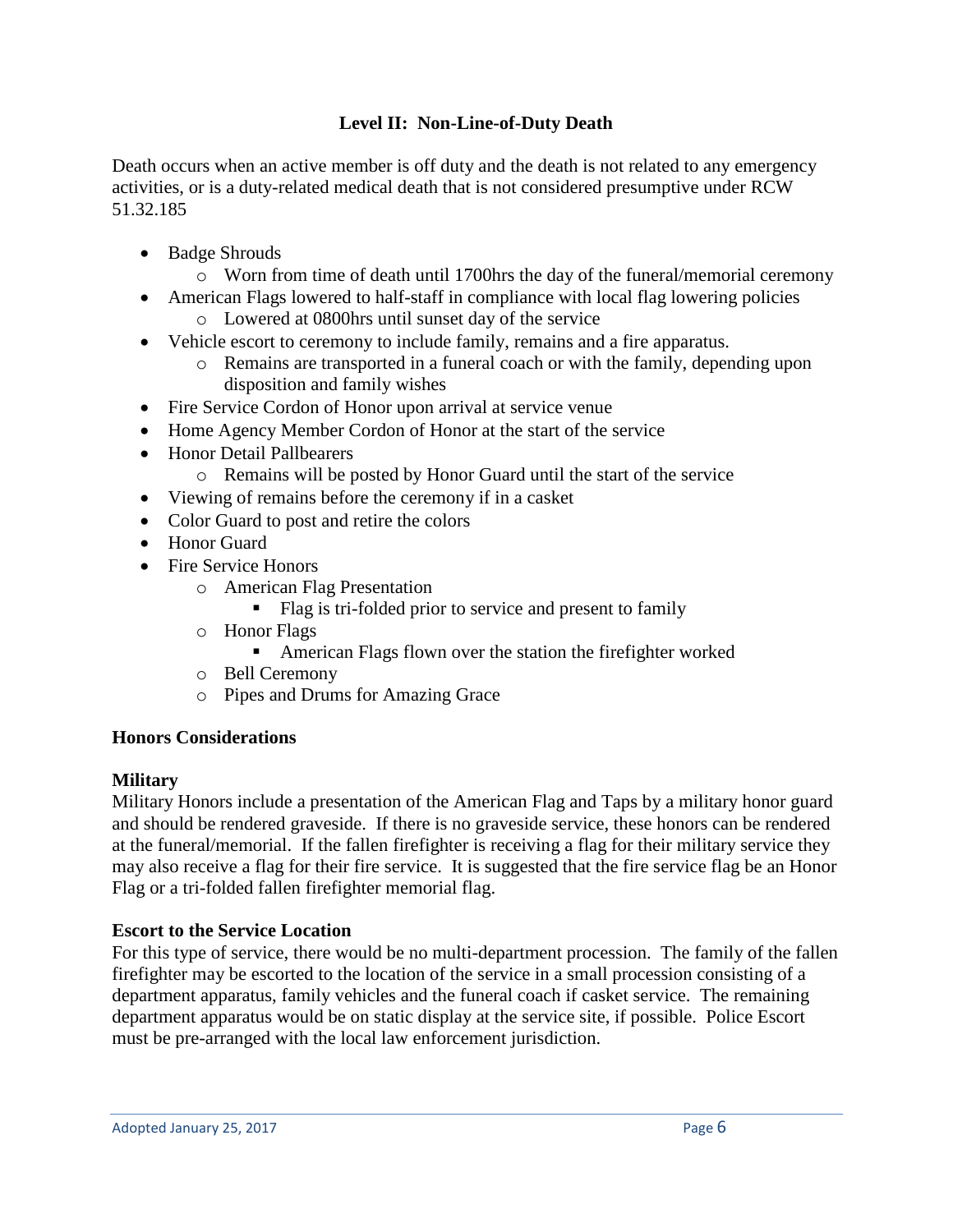#### **After Service Reception**

Depending on the service location, size, and time of day, the reception can be planned according to the wishes of the family and department.

#### **Grave Side Service Considerations**

Since the funeral is a formal event, it is suggested that the graveside service be a more intimate event for the family and close friends. It can be formal, with Honor Guard and Pipes and Drums, if the family desires. As there are many different ways the graveside service can be handled, please contact one of the Washington LAST Team Coordinators for details and service outline.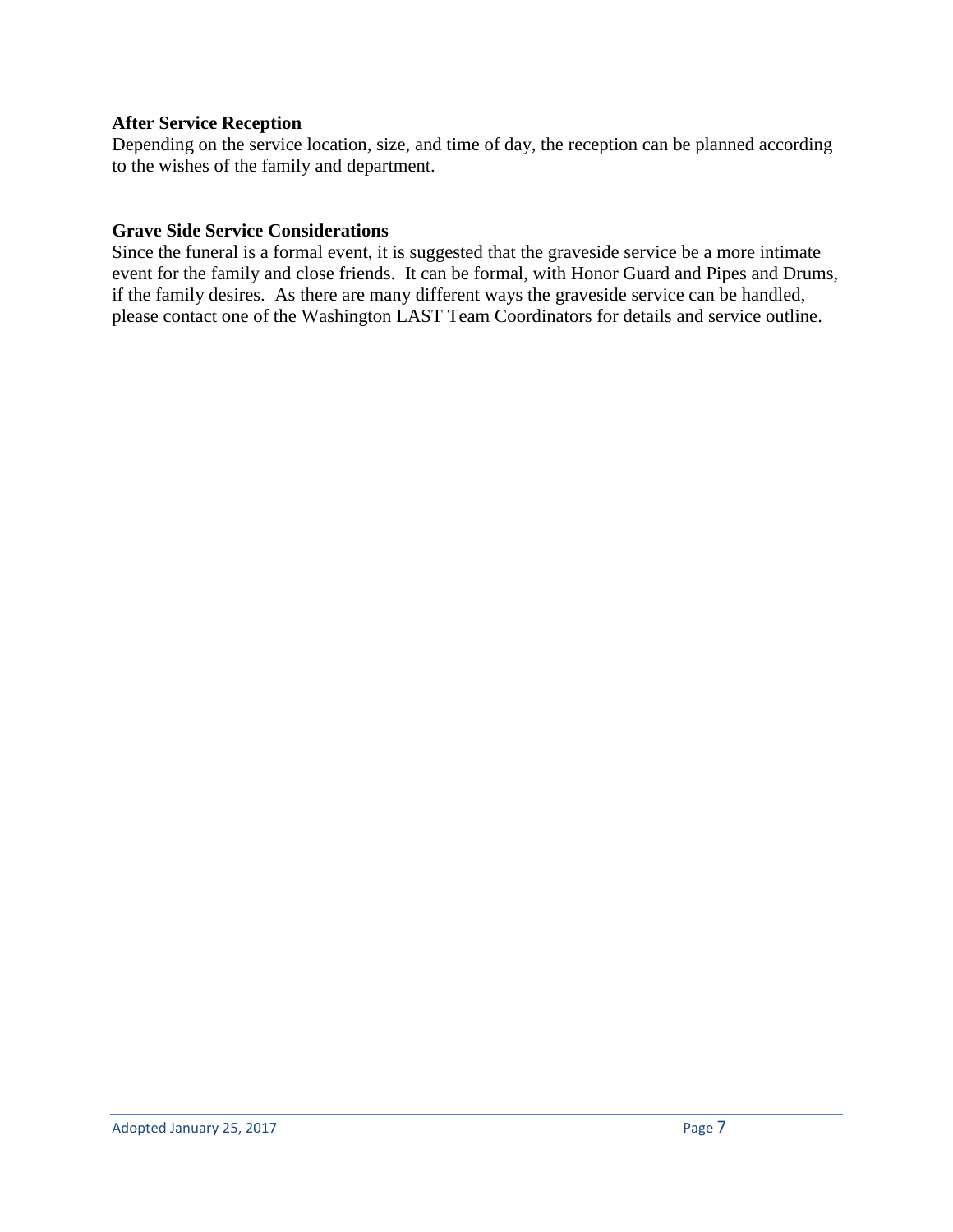#### **Funeral/Memorial Service Planning**

#### **Best Practice Service Procedures for a Non-LODD**

A non-LODD death is considered a local area level death. Best practice suggests that the honors be scaled back to fit the situation and location of the service. Since non-LODD services are not attended to the scale of a LODD service, the venue will be smaller. Honor Guard Details and Massed Band attendance will be smaller and available as needed.

The goal of this type of service is to honor the firefighter, honor the family, honor the department and honor the community. The following is an outline of what the funeral/memorial service could look like. For detailed service planning, please contact the Washington LAST Team.

#### **Suggested Order of Service**

#### **Arrival at Service Location**

The family should arrive at the service location at least one (1) hour prior to the start of the service. Department members and other uniformed personnel should be in formal ranks to receive the family and the urn/casket. All uniformed personnel will salute as family moves from the vehicles to the building.

- Family Escorted to Family Room
- For an Urn
	- o Urn can be escorted to the Family Room, the front of service area, or can be left on apparatus until service start time. No matter where the Urn is placed, it needs to be posted by Honor Guard until the time of the service.
- For a Casket
	- o Casket is left on apparatus until service start time or carried in to the service area and placed in the front. This would be done for a walk through (Viewing). The casket will be posted by Honor Guard, whether it is left on the apparatus or placed in the front of the service area.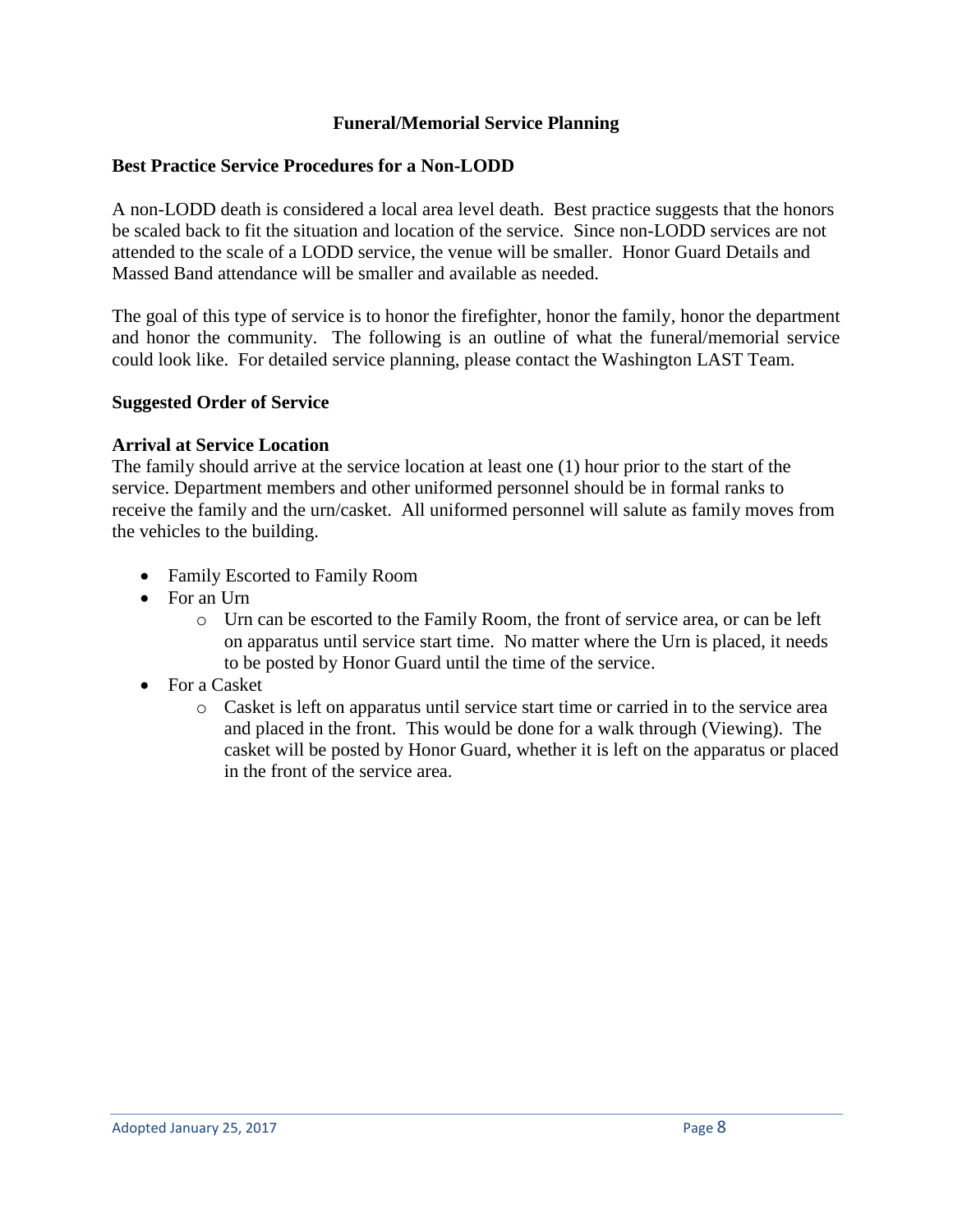## **Start of Service**

- Cordon of Honor formed 15 minutes prior to service start time
	- o Cordon of Honor includes only members of the firefighter's department
	- o All other uniformed personal are pre-seated
- Service Announcements
	- o Instructions to audience regarding saluting protocols
- Entrance of Family
	- o Escorted and Seated by Honor Guard
	- o Precession Order
		- Honor Guard
		- Chaplain
		- Urn/Casket (if not already in place)
		- **Family**
		- Honor Guard
	- o Cordon of Honor Called to Attention and Salute as family passes through
- Cordon of Honor Dismissed to their seats
	- o Urn/Casket Watch concludes at the start of the service
- Posting of the Colors Honor Guard
- Memorial Emblems Placed
- Invocation/Welcome Chaplain or Family Clergy
- Chief's Welcome
- Remembrances
	- o Family/Friends Speakers/Music/Eulogy
- Slide Show
- Honors
	- o Military (See Military Considerations)
	- o Fire Department
		- Any departmental memorial tokens for the family such as a plaque or challenge coin
	- o American Flag Presentation
		- Casket: Flag tri-folded and placed beside the casket and presented to the family
		- Urn: Flag is tri-folded and presented to the family
	- o Honor Flags
		- American Flags flown over the station the firefighter worked
	- o Bell Ceremony
	- o Amazing Grace
- Closing Comments
- Benediction
- Retiring of the Colors Honor Guard
- Family Dismissal by Honor Guard
- Fallen Firefighter's Fire Department Members Dismissal
- Audience Dismissal

This service should last no longer than 90 mins.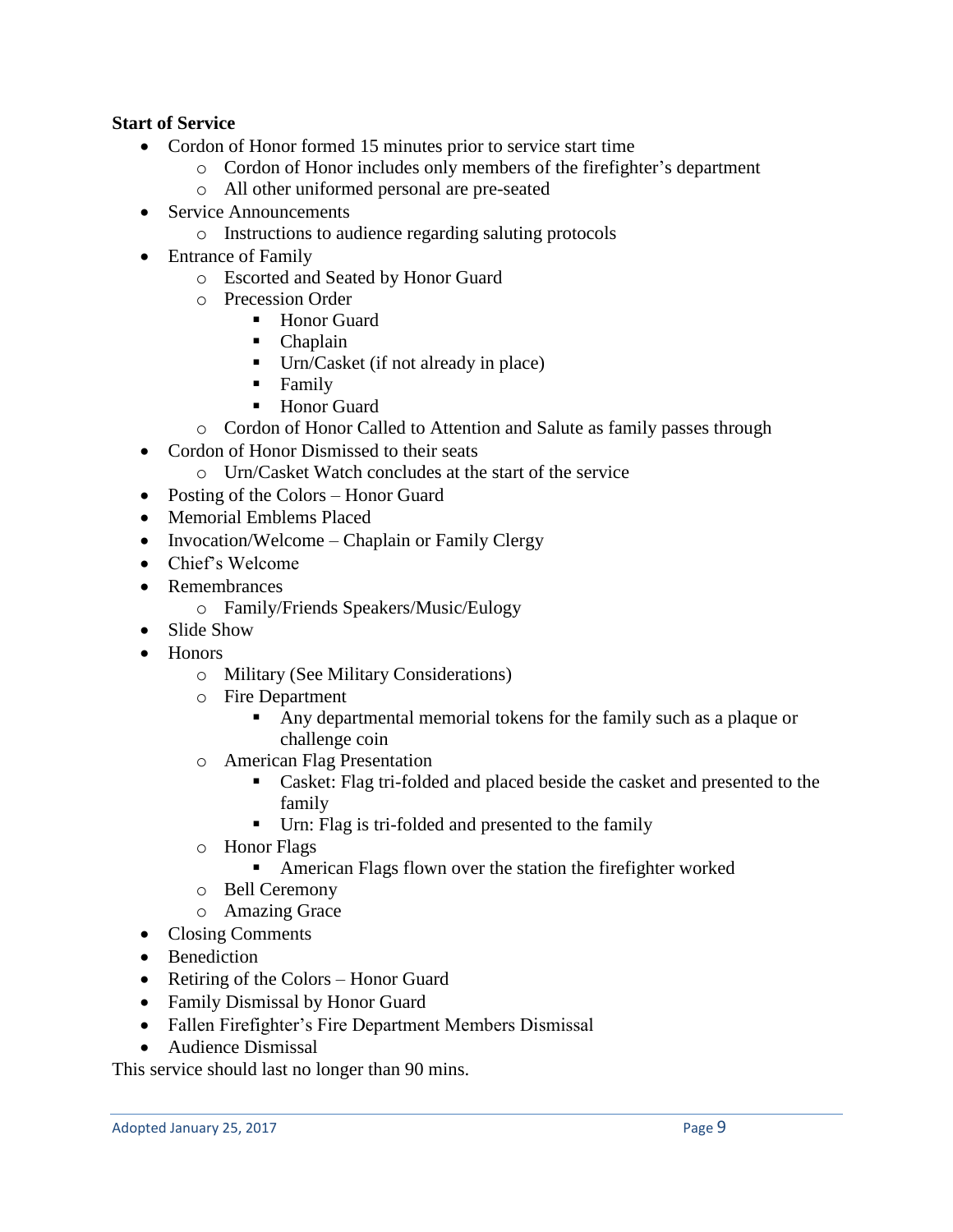## **Military**

Military Honors include a presentation of the American Flag and Taps by a military honor guard and should be rendered graveside. If there is no graveside service, these honors can be rendered at the funeral/memorial. If the fallen firefighter is receiving a flag for their military service they may also receive a flag for their fire service. It is suggested that the fire service flag be an Honor Flag or a tri-folded fallen firefighter memorial flag.

## **After-Service Reception**

Depending on the service location, size, and time of day, the reception can be planned according to the wishes of the family and department.

## **Graveside Service Considerations**

Since the funeral is a formal event, it is suggested that the graveside service be a more intimate event for the family and close friends. It can be formal, with Honor Guard and Pipes and Drums, if the family desires. As there are many different ways the graveside service can be handled, please contact one of the Washington LAST Team Coordinators for details and service outline.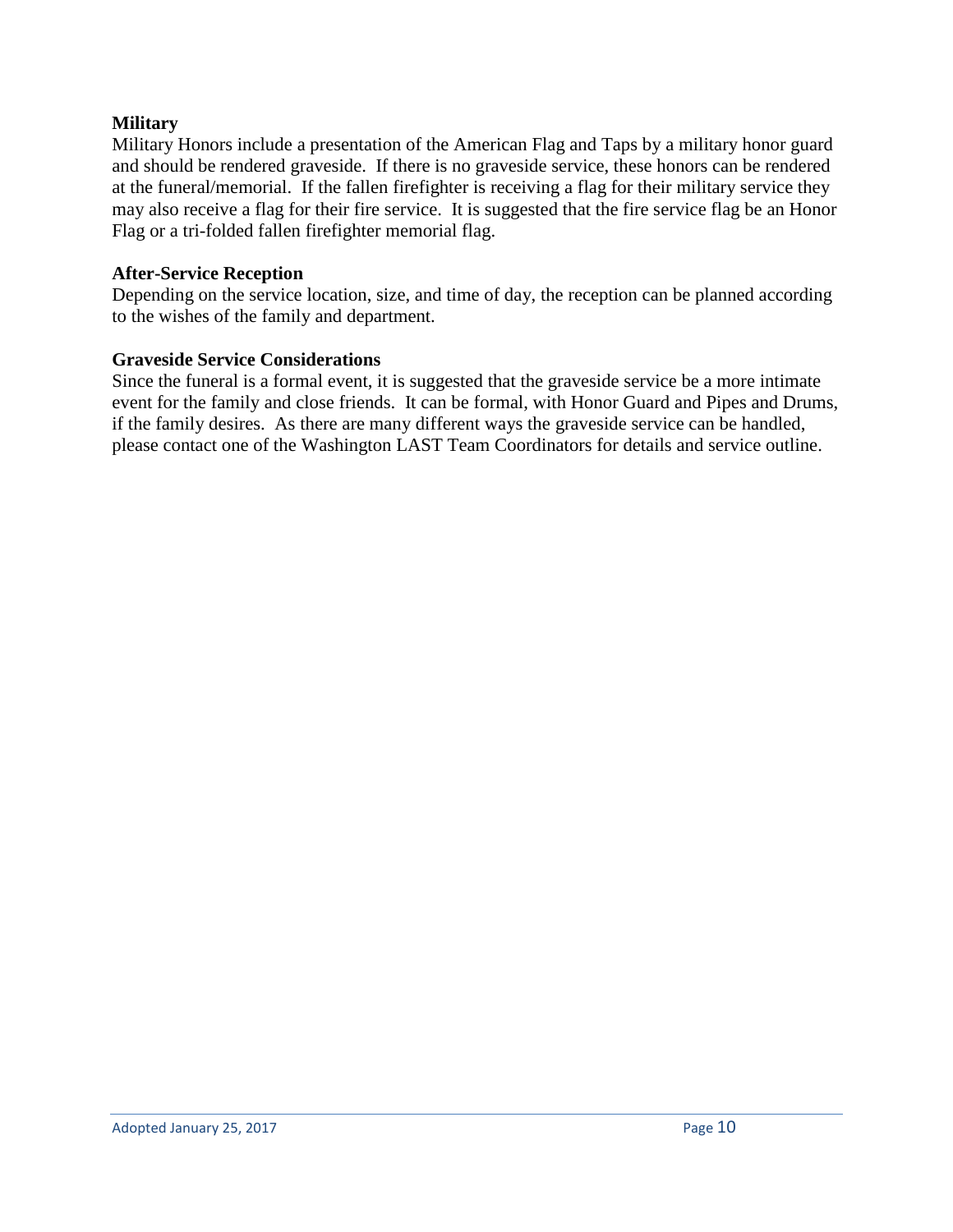## **Non-LODD Cancer/Extended Medical**

Planning the funeral/memorial service for a member of the fire service whose cancer is not presumptive under RCW51.32.185 needs to be done with tremendous care and compassion for both the family and the fire department. Emotions can be very high, and the desire is to give the highest honors possible. The goal of any fire service-related service is to honor the fallen firefighter, the family, the department and the community; therefore, care must be taken to render the appropriate honors for the situation.

Pre-planning for this type of situation can lower the levels of stress for the family and the department members. It is important that plans be in place and the department be ready to respond as the death may be imminent. Pre-authorization to use department vehicles and/or apparatus for transporting the fallen firefighter, funeral home arrangements and planning will be vital.

This section is a short overview of the best practices, recommended procedures, and honors for a non-LODD medical/cancer death. It is broken down into two parts: preparation for the firefighter's death and actions taken at time of death. For more resources and guidance, please contact the Washington State LAST Team Coordinators, Pat Ellis [pellis@pugetsoundfire.org](mailto:pellis@pugetsoundfire.org) or [info@wsfff.org,](mailto:info@wsfff.org) Pat Pawlak [ppawlak@pugetsoundfire.org,](mailto:ppawlak@pugetsoundfire.org) Brian Hurley [b.hurley@me.com](mailto:b.hurley@me.com) or Randy Johnson at [randyj@scfd4.org.](mailto:randyj@scfd4.org)

## **Part 1: Preparing for the death of the firefighter**

#### **Key Roles and Assignments:**

These are the main assignments and considerations for the pre-planning processes. A detailed checklist for each position can be found in the appendix of this document

**Family Liaison:** This person works closely with the family and is the point of contact between the family and the department. They need to be someone with whom the family is very familiar and comfortable with.

**Department Liaison:** This person keeps the fire department members informed on the condition of the firefighter. They will make sure pre-authorizations are taken care of and arrangements for Honor Guard and department personnel at the time of death are attended to.

**Funeral Home Liaison:** The family needs to select a funeral home that will handle the fallen firefighter and the family's wishes. Having this conversation with the family can be difficult, timing is very important. Once the family has selected a funeral home, the Funeral Home Liaison should contact the funeral home and begin the prearrangement process.

#### **The Pre-Planning Process:**

The purpose of the pre-planning process is to make sure all the details and plans are in place for when the firefighter passes; it is not a predictor or indicator of the firefighter's death. The fire department should form a very small group to begin the planning process. This group should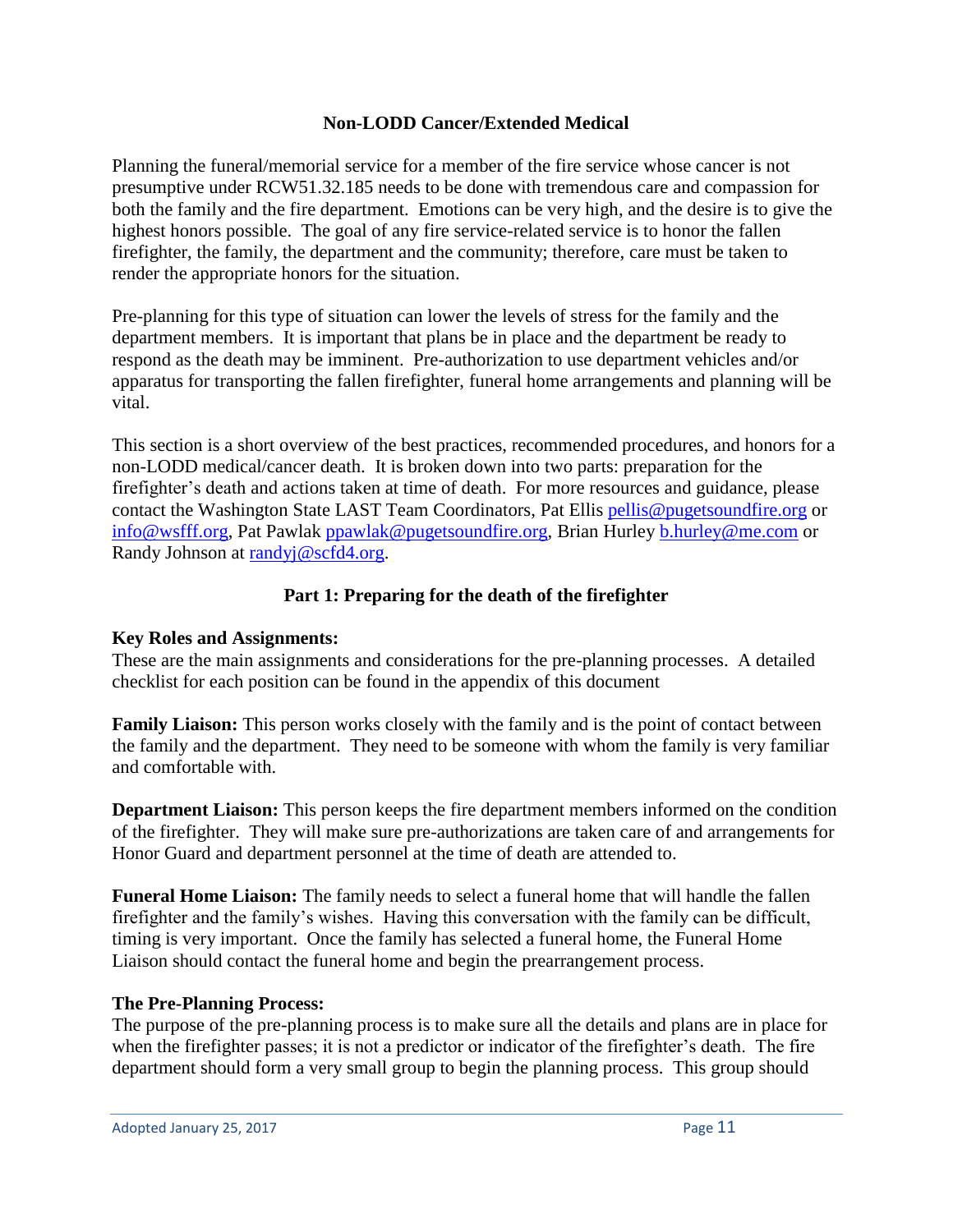include the Family Liaison, the Department Liaison, the Funeral Home Liaison, and any key department members (such as the chaplain and possibly the firefighter's crew or close work friends) who will be involved in the care and transport of the firefighter. The following is a brief outline of these procedures. In the appendix is a checklist of responsibilities and actions for each of the coordinators.

#### **Department Preparation:**

Once the firefighter passes, the body should be transported from the place of death to the funeral home in a department Aid Unit. Since the time of death cannot be predicted, this Aid Unit will need to be ready to go at a moment's notice. The Department Liaison will make arrangements for this to happen and have a crew ready to be deployed for this duty. Any department members involved in the transporting and receiving the firefighter at the funeral home should be notified of the plan so that they can be ready to respond. If the firefighter lives too far out of the department's response area, plans should be made with the local jurisdiction to assist with the transportation process.

#### **Funeral Home:**

As difficult as this conversation might be, if it is possible, have the family choose the funeral home prior to the firefighter's passing. This will relieve the family of the stress involved in making that decision after death occurs and will allow for the department to make arrangements with the funeral home regarding transportation. Cremation, burial, viewing and other disposition issues can be discussed after the time of death. It is important to not push the family and to go at their pace. Once this decision has been made, the Funeral Home Liaison will make contact with the funeral home to start that process.

#### **Vigil:**

Within a few days of the firefighter's passing, a 24-hour vigil can be set-up, so the firefighter and their family are never alone. Since the time of death cannot be accurately predicted, having a firefighter present to help with comfort and care needs as well as immediate notifications is extremely helpful. The Department Liaison will put a schedule together and will notify the members of the department of the opportunity to fill the schedule.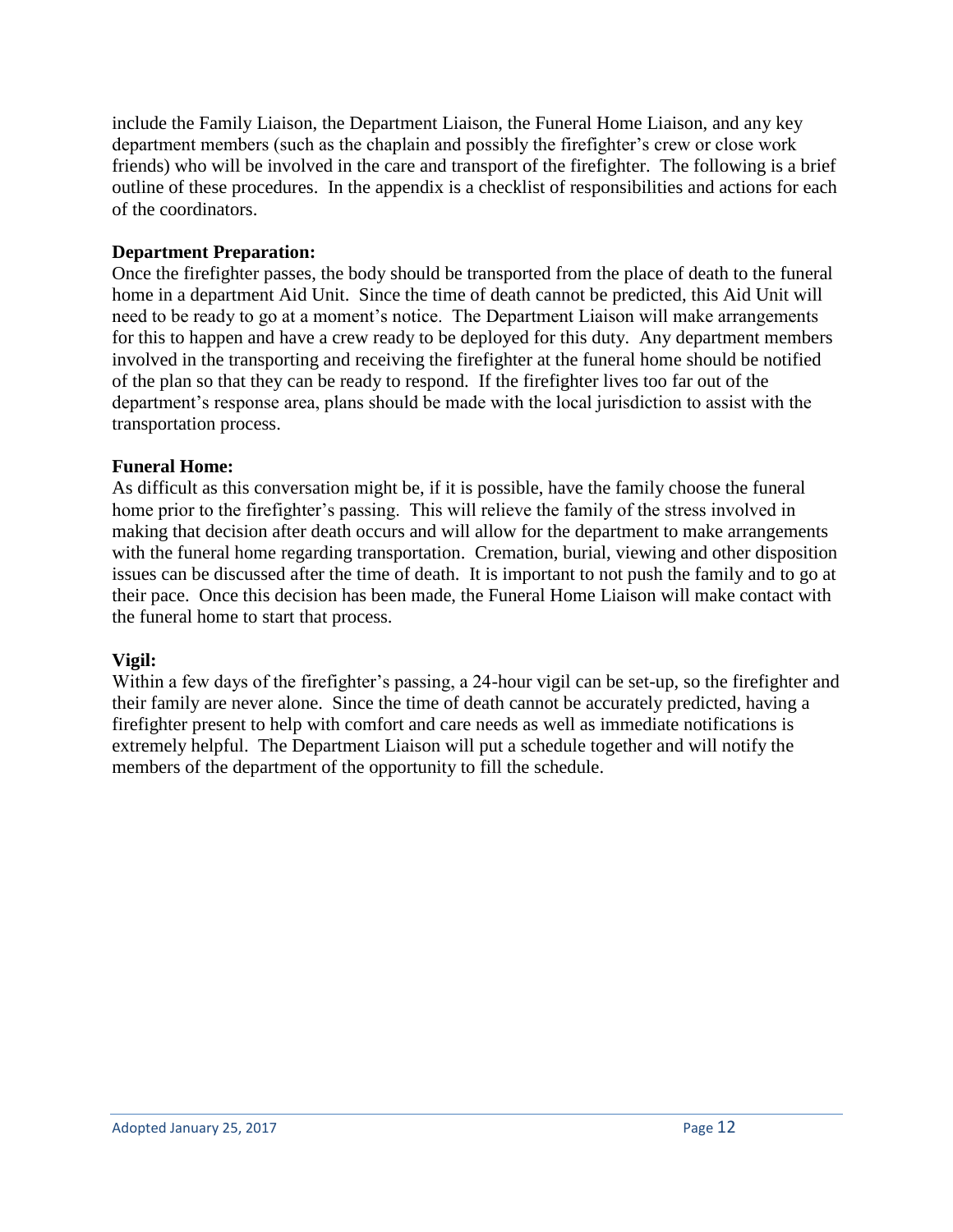## **Part 2: Time of Death:**

It is important to note that when the death occurs, you need to allow the family time to mourn and be with their loved one. Slow down, go at the family's pace, and do not rush this process.

All legal death notification procedures must be followed. If the firefighter is in hospice care, notify hospice; if in the hospital, notify the charge nurse; if at home, call 911. After these notifications are done, contact the Family Liaison, the Department Liaison, and the Funeral Home Liaison. The firefighter should be covered with the American Flag. The Department Liaison will activate the transportation plan and notify the department members. The Funeral Home Liaison will contact the funeral home. The Family Liaison will remain with the family.

## **Transport to Funeral Home:**

An Aid Unit will transport the firefighter to the funeral home, accompanied by crew or Honor Guard. The fallen firefighter should be wrapped in a white sheet and transferred to the gurney, secured and covered with the American Flag. All members of the department at the place of death will render honors in form of a salute as the body is moved from the house. Upon arrival at the funeral home, a cordon of honor should be formed and honors, in the form of a salute, shall be rendered as the firefighter is moved from the Aid Unit into the funeral home. Once inside, the funeral director will assist with transferring the firefighter from the department gurney to the funeral home gurney. The firefighter shall remain draped with the American Flag at all times. At this point the funeral director will take possession of the firefighter, and then everyone will be dismissed. For this level of death there is no honor watch.

The family will need to work with the funeral home to make arrangements for the disposition of the firefighter. The Family and Department Liaisons should remain in those positions, while the Funeral Home Liaison might or might not be needed again.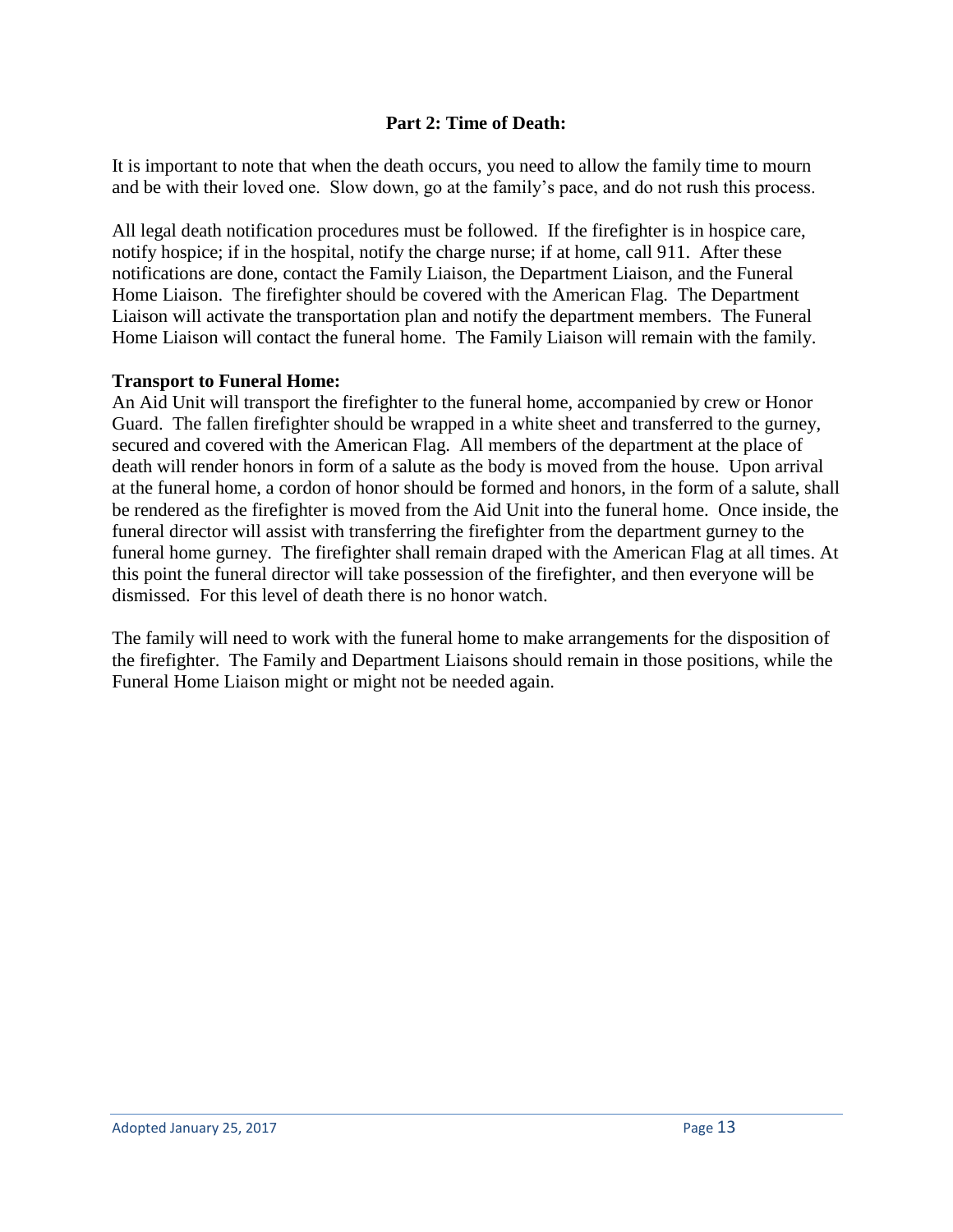#### **Liaison Roles and Responsibilities**

**Family Liaison:** This person works closely with the family and is the point of contact between the family and the department. The Family Liaison needs to be someone with whom the family is very familiar and comfortable.

- $\Box$  Establish communication lines with the family
- $\Box$  Explain the process, the department's involvement, and who is involved
- $\Box$  Pass on the family's wishes to the Department Liaison
- $\Box$  Set up a meeting with the Funeral Home Liaison and the Family to discuss funeral home arrangements
- $\Box$  Keep the Department Liaison up-dated so the vigil can start when appropriate
- $\Box$  Identify the needs of the family that the department can meet, and pass that information on to the Department Liaison
- $\Box$  Secure a clean, white sheet for the time of death
- □ Secure an American Casket Flag for the time of death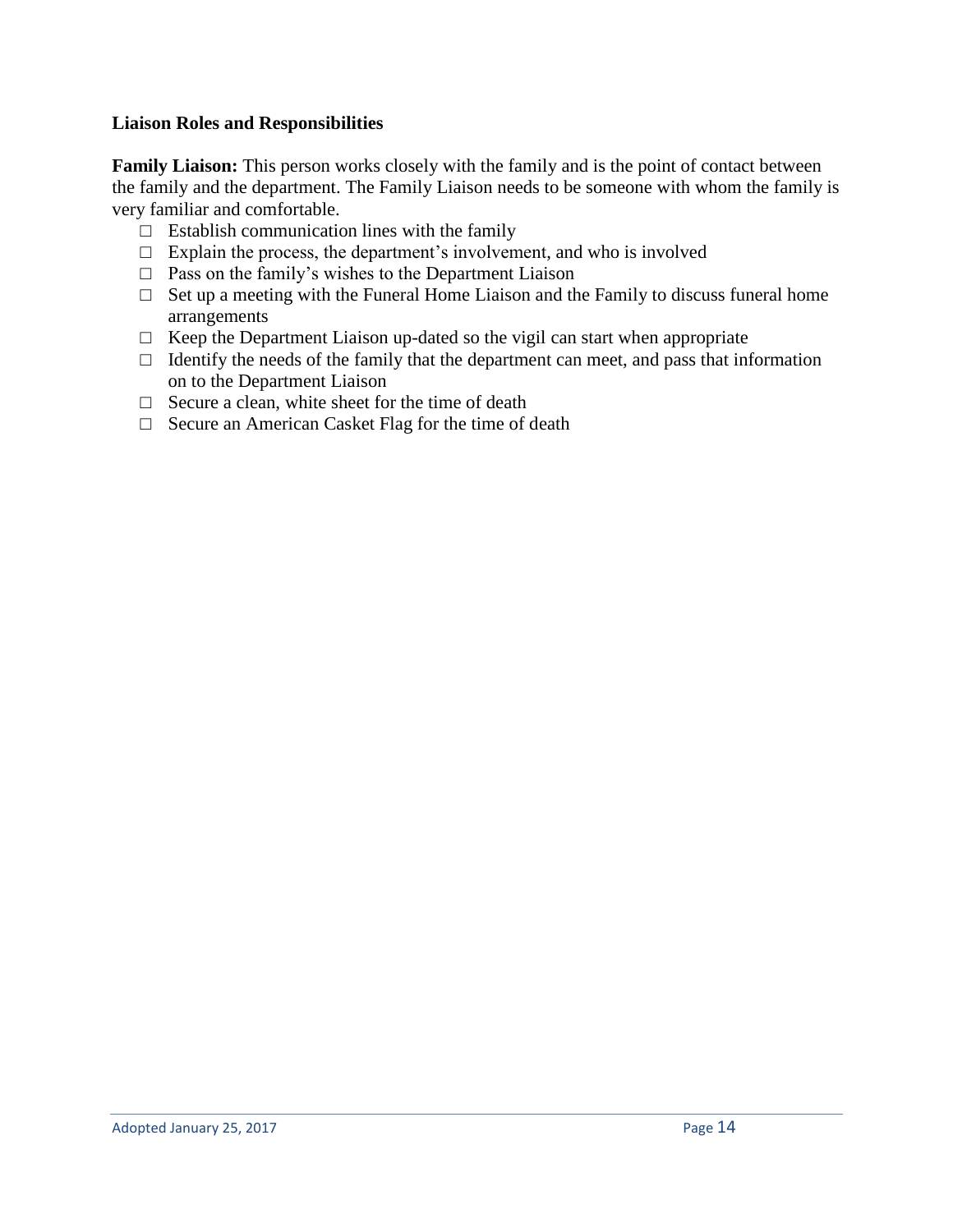**Department Liaison:** This person keeps the fire department members informed on the condition of the firefighter. They will make sure the pre-authorizations are taken care of as well as arrangements for Honor Guard or department personal at the time of death.

- $\Box$  Secure pre-authorization for a department Aid Unit to be used to transport the firefighter to the funeral home from the place of death
- $\Box$  Identify who will be the transportation crew and make arrangements for them to be ready at a moment's notice
- $\Box$  Set up a Vigil Schedule when the time of death is close
- $\Box$  Keep the department up-dated on the firefighter's condition in accordance with the family's wishes
- $\Box$  At time of death, notify the department members of the death and the arrival time at the funeral home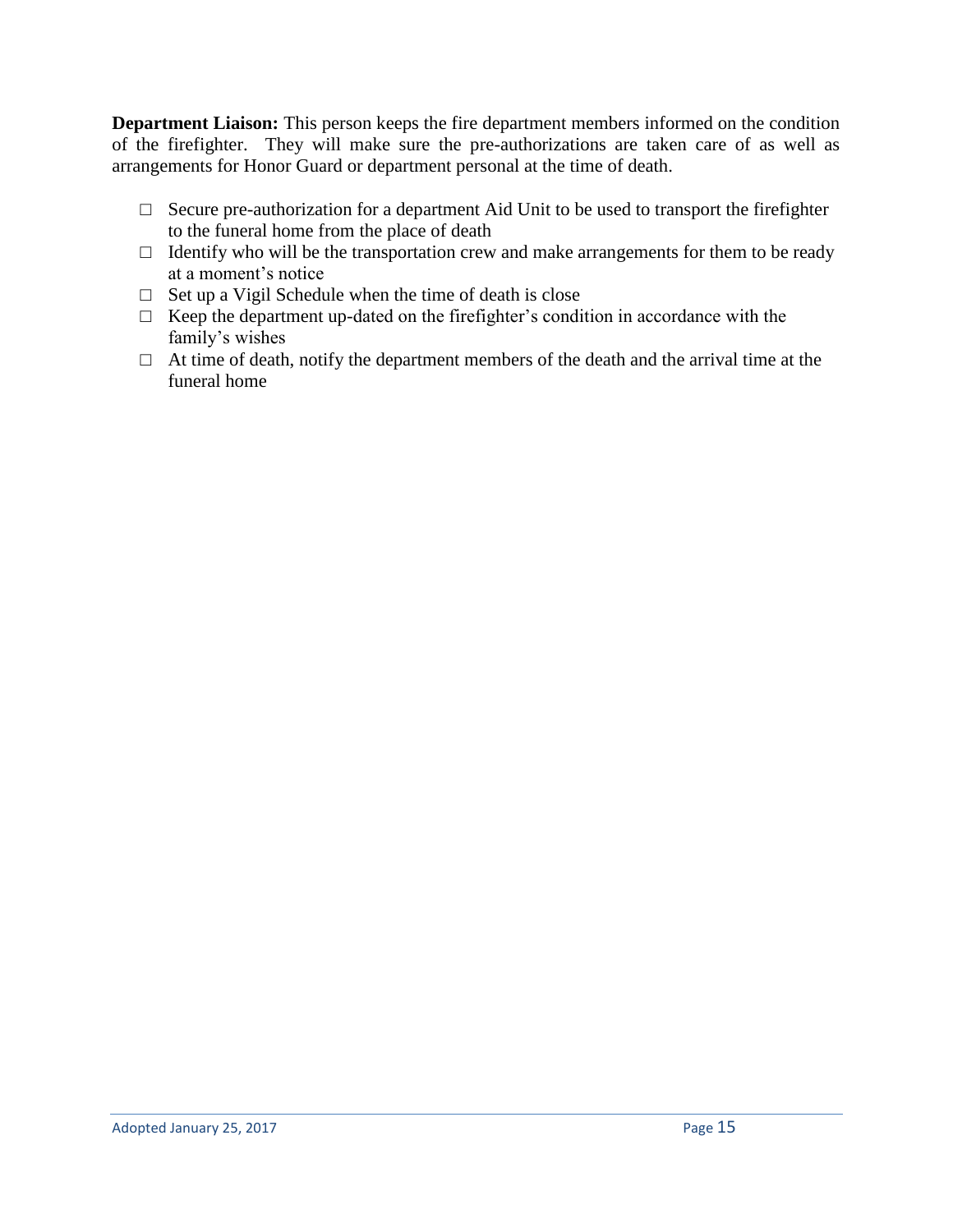**Funeral Home Liaison:** The family needs to select a funeral home that will handle the deceased firefighter and the family's wishes. Having this conversation with the family can be difficult, and the timing is very important. Once the family has selected a funeral home, the Funeral Home Liaison should contact it and begin the prearrangement process.

When the firefighter passes, the funeral home will need to be contacted. The funeral director will meet the Aid Unit transporting the firefighter at the funeral home. Upon arrival at the funeral home, the firefighter will be taken into a viewing room or other part of the funeral home, **not the preparation room**, for the gurney transfer.

- $\Box$  Make contact with funeral home
- $\Box$  Explain the situation and the department's involvement with the family
- $\Box$  Set up a plan with the funeral director for when the firefighter passes
- $\Box$  Look at the area and determine the best route to the funeral home and where the Aid Unit will park when it arrives.
- $\Box$  Draw up plans and have them ready in the Aid Unit for the driver
- $\Box$  Know where the firefighter will be taken upon arrival
- $\Box$  Contact the funeral home at time of death to set the plan in to motion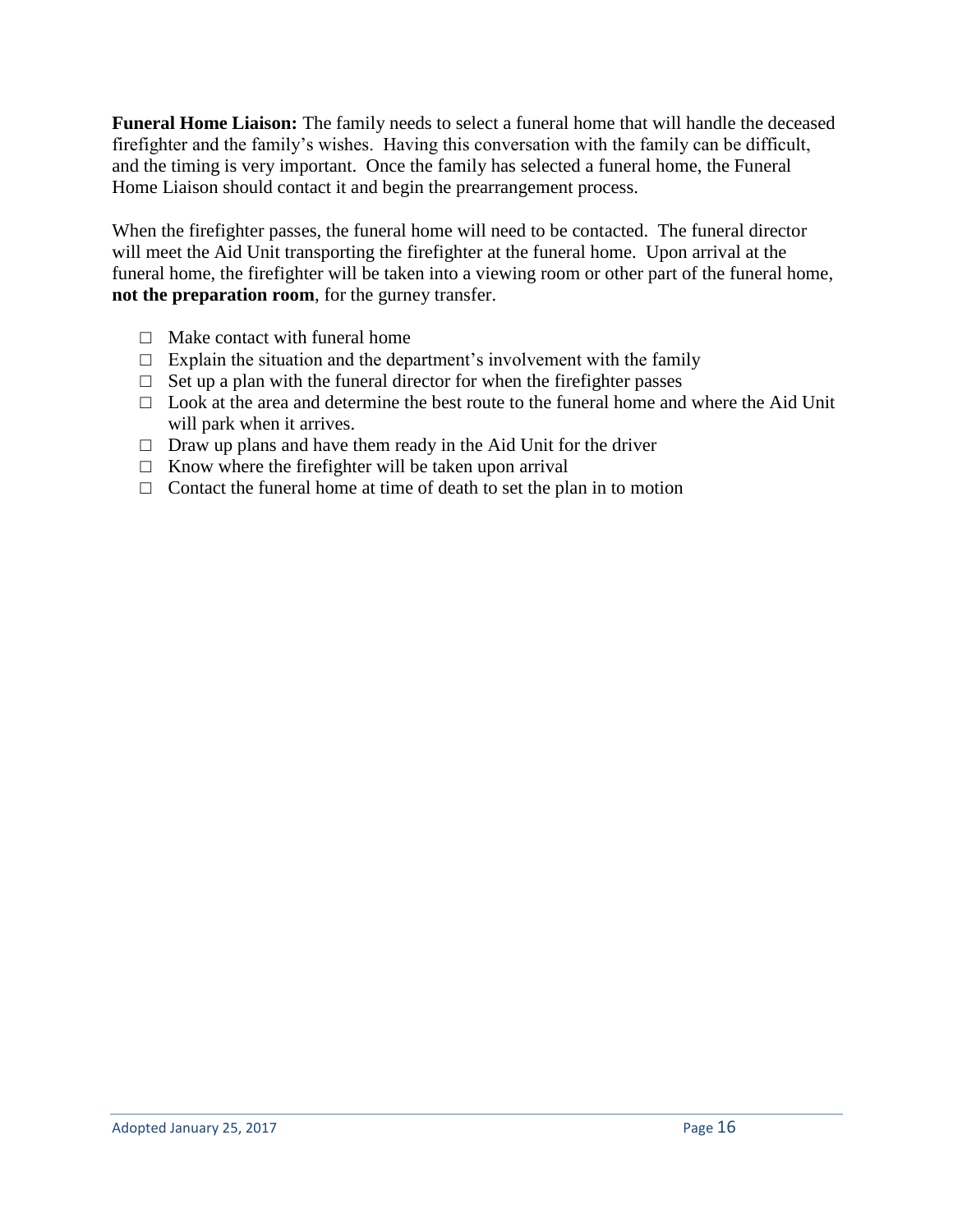#### **Protocol and Suggested Wording for Services**

## **Flag Display and Badge Shrouding:**

Upon completion of notifications, the Fire Chief will issue the Memorial Orders, comprised of flag protocol and badge shrouding instructions.

The following shall guide display of flags:

American Flags at all City/Department facilities may be lowered to half-staff on the day of the services from 0800 until conclusion of the services. (Mayor/Manager approval may be necessary.)

Badges will be shrouded from time of announcement until 1700hrs the day of the funeral/memorial ceremony.

## **Considerations:**

Flag display and badge shroud recommendations shall be for the specified time. According to US Flag Code, the American Flag can be ordered to half-staff by the President and/or the State Governor. The Governor's office has indicated that flag display is a local policy issue and will generally not order flags lowered across the State.

Flags are often lowered for longer duration in the locality where the death occurred and are lowered across the state only on the day of the services if directed by the Governor's Office. Memorial flags can be flown in place of lowering the American Flag at the local authority's direction.

# **Dress Code:**

All uniformed members, including off duty attendees, are to wear Class "A" uniforms. Hats shall be worn while outdoors (except during prayers), and removed indoors. If a Class "A" uniform has not been issued the highest level of issued uniform shall be worn.

Exceptions: Honor Guard and Pallbearers/Body Bearers shall remain covered at all times.

# **Hand Salute Protocol:**

In order to be consistent and uniformed, hand salutes will be rendered by uniformed personnel regardless of cover. Those in civilian attire will render a salute in the same manner by placing their hand over their heart.

The hand salute is a three-count movement. The command is "Present, Arms." On the command of execution ("Arms"), raise the right hand to the head dress. With the tip of the forefinger, touch the rim of the visor slightly to the right of the right eye. The fingers and thumb are extended and joined, palm down. The outer edge of the hand is barely canted downward so that neither the palm nor the back of the hand is visible from the front. The upper arm is horizontal, with the elbow inclined slightly forward and the hand and wrist straight.

Order arms from this salute in a three-count movement. The command is "Order, Arms." On the command of execution "Arms," return the hand to the side, resuming the position of attention.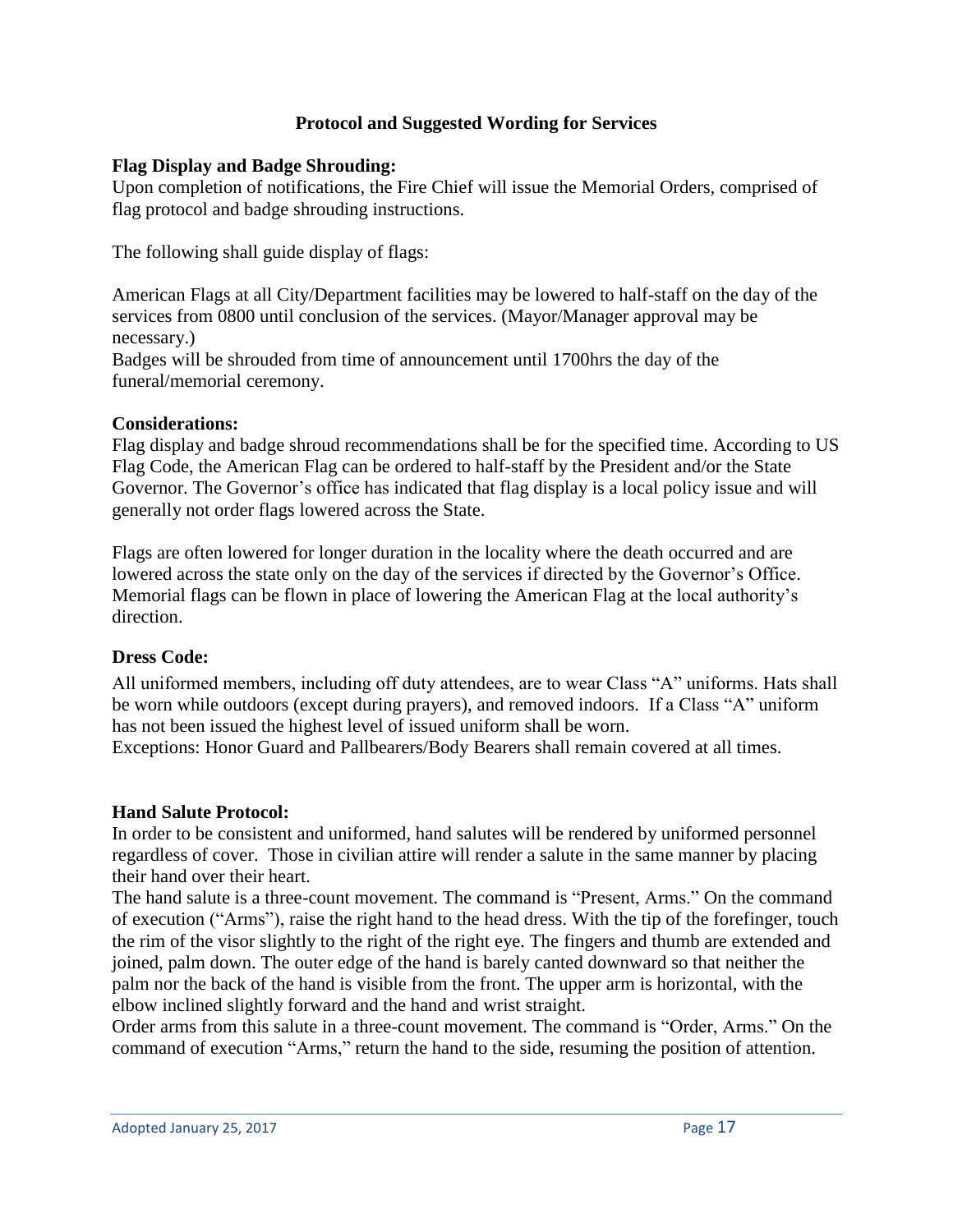When uncovered or when wearing a head dress without a visor, the hand salute is executed in the same manner as previously described, except the tip of the forefinger touches the forehead near the eyebrow and slightly to the right of the right eye.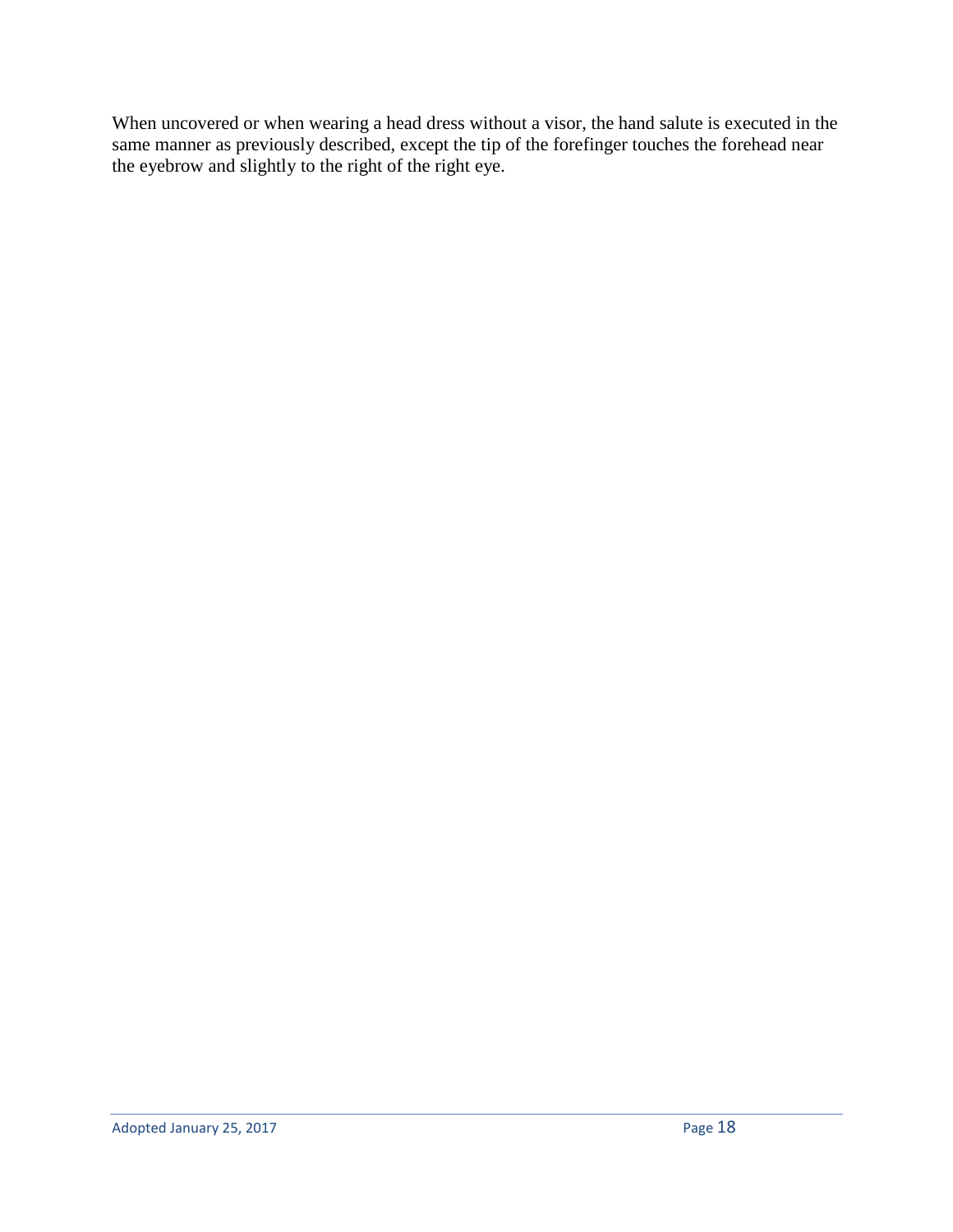## **Suggested Wording for Key Portions of the Service**

The following is suggested wording for different parts of the service. This wording can and should be modified to fit the service location and audience.

#### **Pre-Service Protocol Instructions**

Thank you for coming today to help us honor the life of (Rank and Name). In today's service there will be a time of memories and stories about (Name) and there will be a time when we will be honoring (Name) service to the (Department) and to the citizens of not only the (Name of City or Area) community, but so many other agencies and lives that (Name) had his finger prints on.

There will be times today when we will ask you to stand and you will hear the honor guard give the command for "All uniformed personnel to Present Arms." If you are in uniform we ask that you would give a 3 second up salute and hold it until you hear the command to "Order Arms".

If you hear the command for the "Honor Guard to Present Arms", only the honor guard will be rendering a salute at that time.

For those of you here today not in uniform we would like to ask you to join us in rendering honors to (Name) by placing your hand over your heart when you hear the command for "All Uniformed Personnel, Present Arms."

Again, thank you for joining with us today as we honor (Name) life. Will you please stand for the (Presentation of the Colors) or (The entrance of the Family)?

#### **Flag Presentation**

(Name of person receiving Flag), on behalf of the Fire Department and the citizens of the \_\_\_\_\_\_\_\_ community I present you this flag in honor of your (relationship) \_\_\_\_ years of service as firefighter. I want you to know that we miss (name) and that he/she will forever be in our hearts and that we will not forget the bravery and the courage he showed through his/her entire career. Please accept this flag and know that it represents the selfless devotion in which (name) served.

Presenter will stand and Salute Flag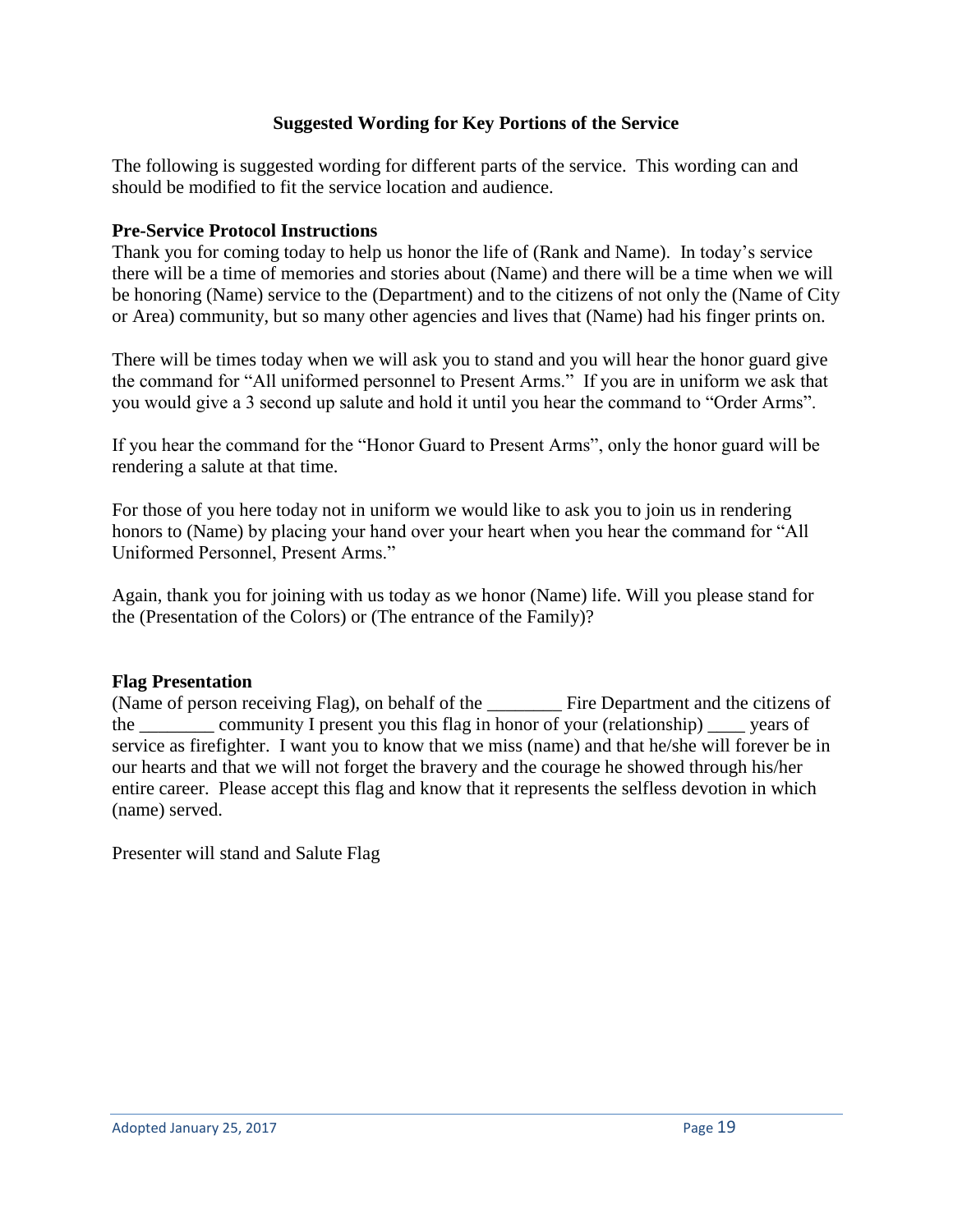#### **Honors Introduction**

To be used to introduce the Honors portion of the service.

It's been said that the fire service is a family, and it's true in so many ways. We stand together through thick and thin, always ready to help each other and it doesn't matter who you work for. A firefighter can go into any fire house across the country and is immediately accepted, not as a friend or a guest, but as a brother or a sister.

Today we mourn the loss of a brother. (Rank and Name) served his department with distinction, he took pride in his profession and he worked hard.

Today is a time for that the brotherhood of firefighters to come together, to honor and remember, and to stand together.

As firefighters, every day we face dangers on many fronts, we are strong, brave, some would say even fearless. Rarely, if ever, will anyone see our tears.

But today is different, today we share an emptiness because of (Name's) death. Today many of us don't feel strong or brave. And today is a day that it's ok to grieve the loss of a brother and we let others see our tears.

As firefighters experience death in our communities, on the 911 calls that we respond to and we have learned to cope with what we see. But dealing with (Name) death is different, it's personal, death has come to one of us and so today we have put on our finest, we have polished and shined our apparatus, we have formed a Cordon of Honor and placed emblems of memorial on the stage. You see, this is how we cope with losing a loved one, a brother we fought fires with, answer aid calls at all hours of the night day with. A brother we laughed with and cried with.

And so today we honor (Department Name) (Rank and Name).

These honors today will include a presentation of the American Flag that has been carefully folded. It is given to (Name) family in honor of his service to the fire service. The bell will sound the Last Alarm and Amazing Grace will be played and with that we will have rendered the honors that (Rank and Name) deserves for his life of service.

Will the Honor Detail please come forward?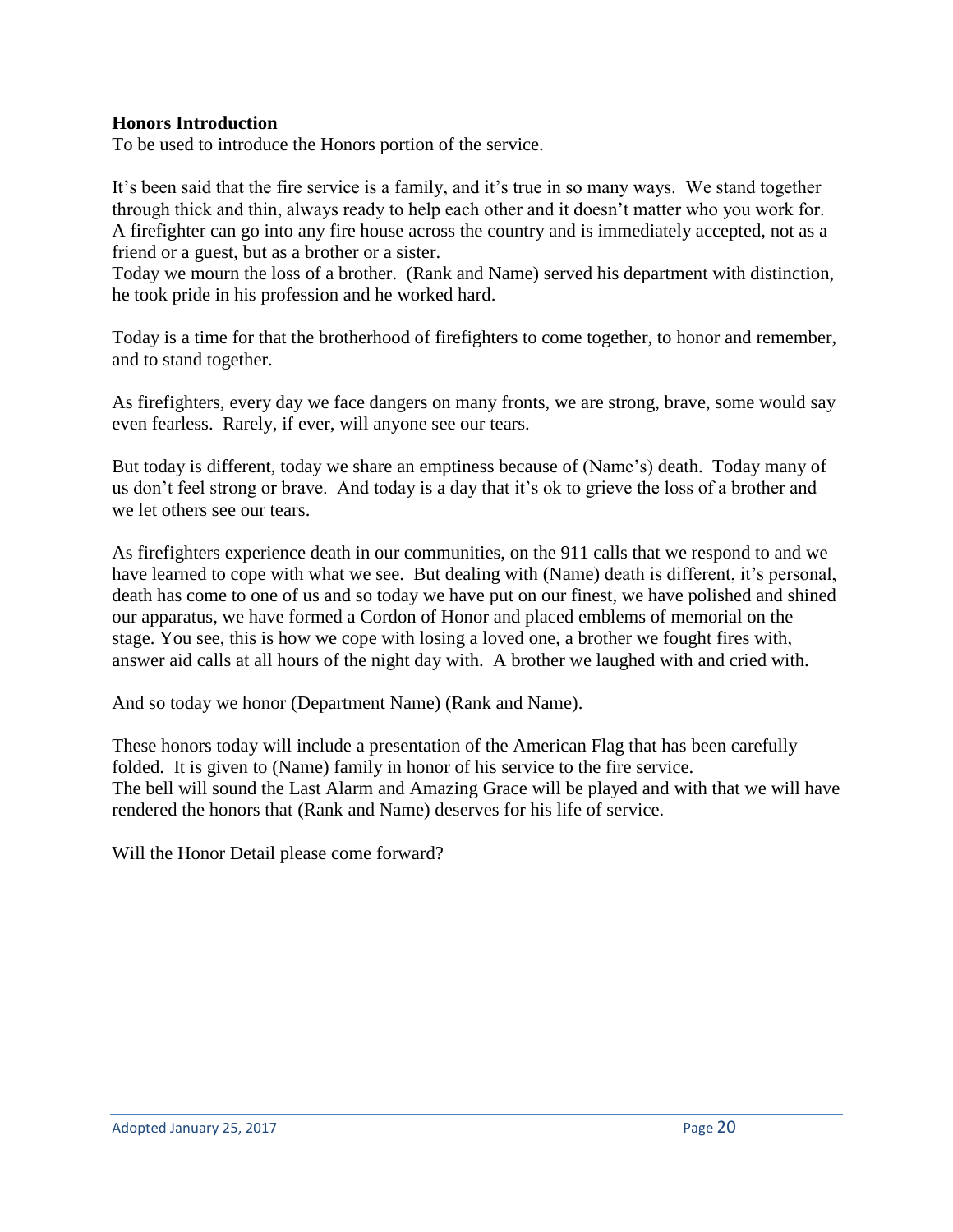#### **Bell Ceremony**

The fire service of today is ever changing, but yet is steeped in traditions 200 years old. One such tradition is the sounding of the bell."

"In the past, as firefighters began their tour of duty, it was the bell that signaled the beginning of that day's shift. Through the day and night, each alarm was sounded by a bell, it summoned these brave souls to fight fires and save lives often times placing their own lives in jeopardy for the good of their fellow man. When the fire was out and the alarm had come to an end, it was the bell that signaled to all, the completion of that call.

When a firefighter died, it was the mournful toll of the bell that solemnly announced that passing.

We utilize these traditions as symbols which reflect honor and respect on those who have given so much and who have served so well. To symbolize the devotion that these brave souls had for their duty – a special signal of 9 bells, three rings, three times each, represents the end of our fellow firefighters' duties, and that they would be returning to quarters, out of service.

And so, to (Rank and Name), who has selflessly devoted his life for the good of his fellow man. His task completed, his duties well done. To our brother, his last alarm, he's going home."

#### **Firefighter's Prayer**

- Author Unknown

When I am called to duty, God, wherever flames may rage, give me strength to save a life, whatever be its age. Help me embrace a little child before it is too late, or save an older person from the horror of that fate. Enable me to be alert, and hear the weakest shout, quickly and efficiently to put the fire out. I want to fill my calling, to give the best in me, to guard my friend and neighbor, and protect his property. And if according to Your will I must answer death's call, bless with your protecting hand, my family one and all.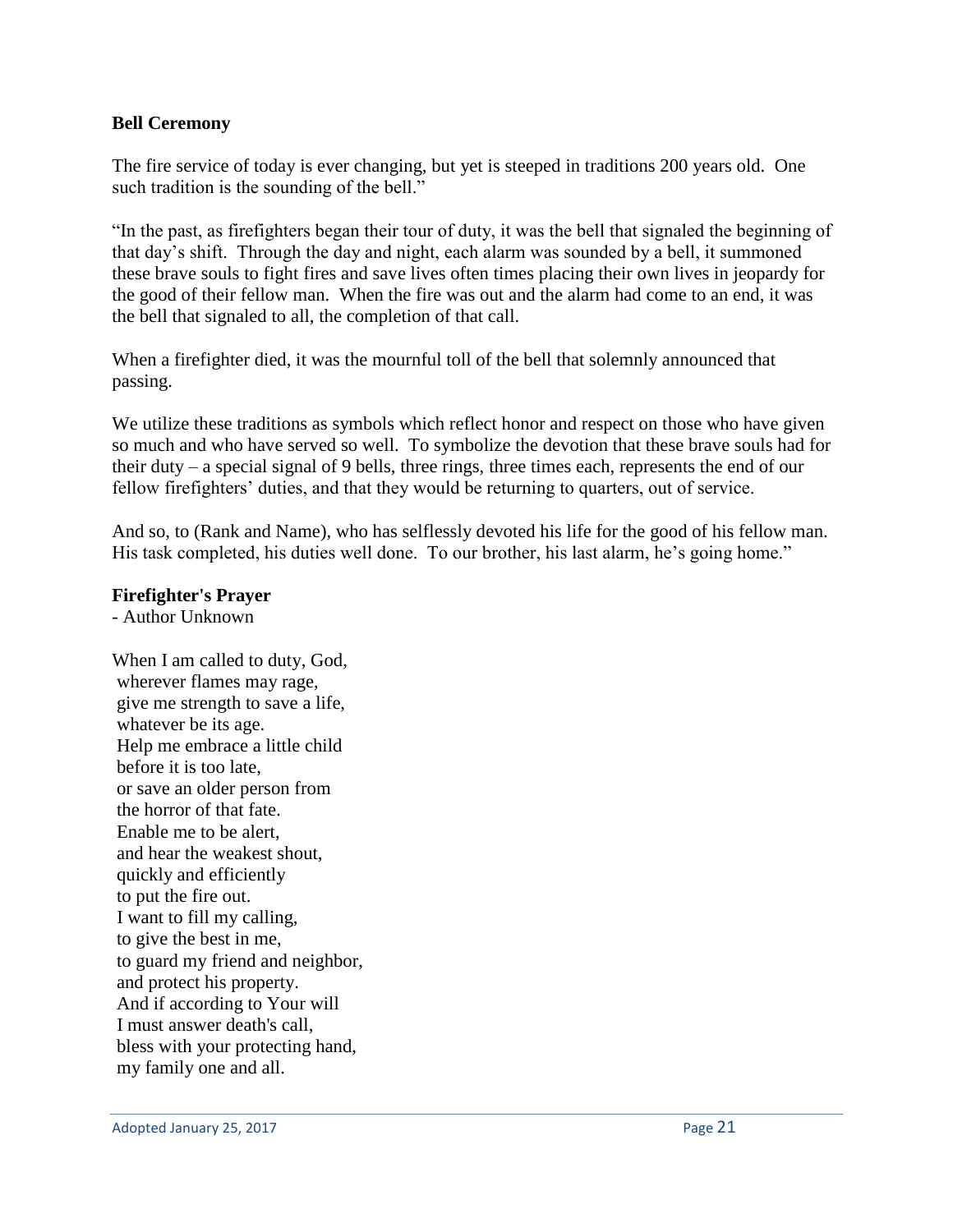## **Chief's "Need to Do" Basic Check List**

- **Family Notification**
- **Department Notification**
- Fire Service Organization Notifications
	- WSCFF (State Council) or Board for Volunteers
	- Washington State Association of Fire Chiefs
	- City/County Officials
- Assemble Command Staff (with IAFF Local Rep)
	- Agree to check egos and issues at the door
	- Craft a common message so everyone is giving out the same information
- Set up a meeting with LAST (and IAFF Local Rep)
	- Pat Ellis 206-372-2663/Pat Pawlak 206-949-3039
	- Discus Needs and Resources
	- Assign Funeral Incident Commander
	- Communicate this information to Department
- Assign Liaisons and Coordinators
	- Family Liaison
	- Department Liaison
	- Community Liaison
	- **EXECUTE:** Investigation Liaison
	- Benefits Coordinator
		- Local/State/Federal
- Secure Personal Property
	- Not cleaning out the locker
- $\blacksquare$  Set-up Debriefings
	- Crew/Incident
		- Intimate Personal Sharing (inward)
	- Department
		- Information Sharing (outward)
- Establish Planning Timetable
	- $\blacksquare$  1<sup>st</sup> Meeting Date, Time, and Location
- Communicate
	- Debriefing Times and Locations
	- That a planning team is being assembled
- Put Press Release Together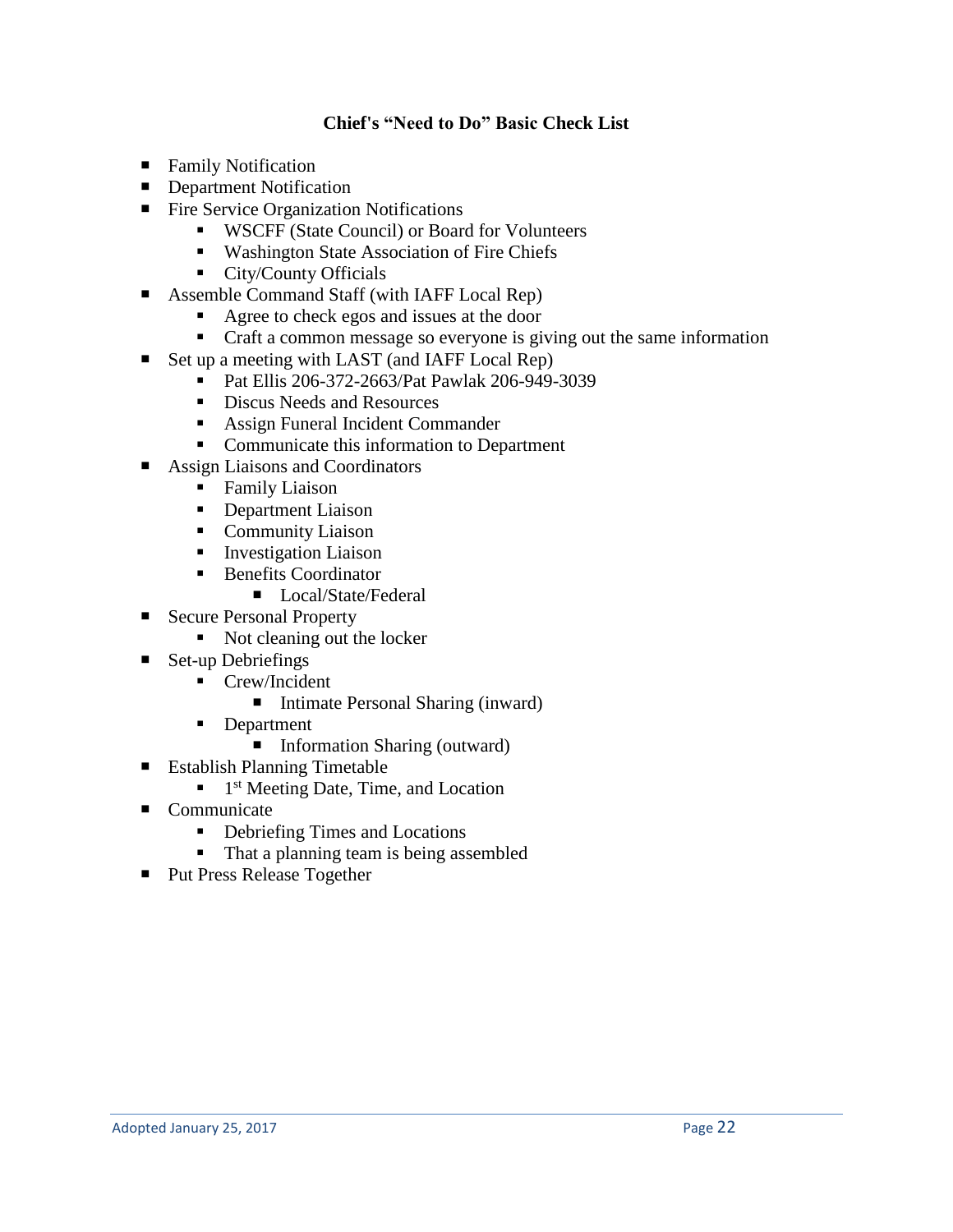## **LODD Determination Quick Sheet**

## LODD Determination Meeting for Medical Related Deaths for IAFF Firefighters

#### **Overview**

When the WA State Council of Firefighters has been given notification that a firefighter has received a terminal cancer diagnosis, there will be a meeting with the IAFF  $7<sup>th</sup>$  District Representative, the President of the Local, a representative of the Department's Administration and a member of the WA State LAST Team. The purpose of this meeting is to determine if the cancer diagnosis is presumptive under the RCW 51.32.185 using the attached check sheet. If it is determined that the cancer is presumptive, the planning process for a Line of Duty Death Fire Service Funeral that is consistent with the State LODD Funeral Policy will begin. The department will be offered the services of the LAST Team, State Honor Guard and Massed Band resource for assistance in planning and performing the LODD Fire Service Funeral.

If the cancer diagnosis is not determined to be line of duty, the department will be given a funeral service outline that is consistent with the State LODD Funeral Policy for a non-LODD funeral. The department will be offered the services of the LAST Team to provide assistance as needed as well as State Honor Guard and Massed Band resources as available.

If it is determined at a later date that the cancer diagnosis is presumptive a ceremony will be planned to render the proper LODD honors. These honors would include the IAFF Medal of Honor, a letter of condolence from the WA State Governor, a Washington State Flag, and recognition from the Washington State Association of Fire Chiefs.

#### **LODD Determination Process**

**Step 1:** Notification received by the State Council

**Step 2:** State Council Representative will set up a meeting or conference call with the IAFF 7<sup>th</sup> District Representative, the President of the Local, a representative of the Department's Administration and a member of the WA State LAST Team within 24 hours of notification. **Step 3:** The LODD Determination Quick Sheet will be gone over and services offered in accordance with its recommendations.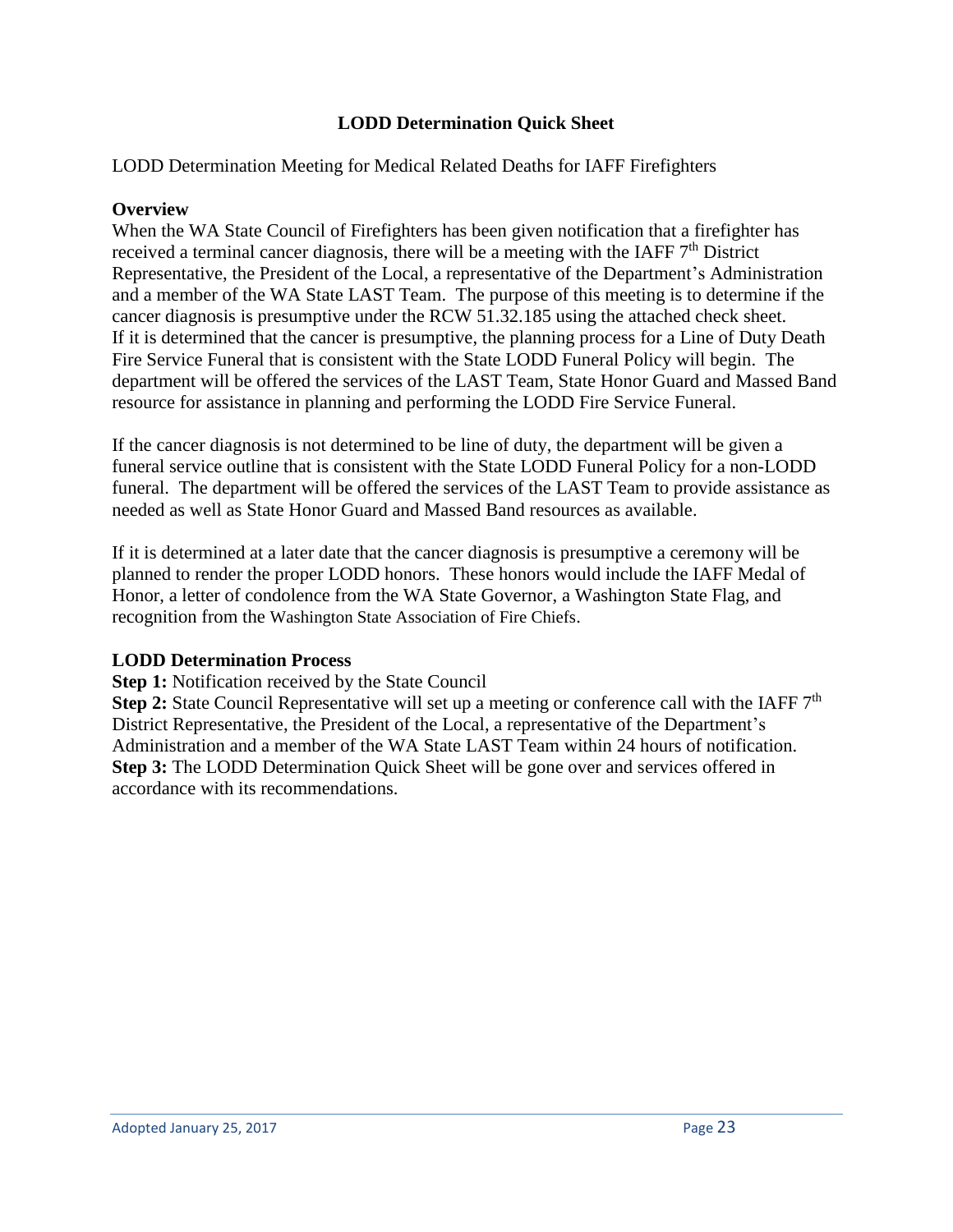## **LODD Determination Quick Sheet**

- Did the firefighter die on scene of a working incident?
- Did the firefighter die as a result of a cancer or other medical related issue?

## **RCW Determination Check List**

- Did the Firefighter die of a respiratory or heart problems within 72 hours of exposure to smoke, fumes, or toxic substances?
- Did the Firefighter die of respiratory or heart problems experienced within 24 hours of strenuous physical exertion due to firefighting activities? \_\_\_\_\_\_\_\_
- Is there any evidence of (may include, but is not limited to) the use of tobacco products, physical fitness and weight, lifestyle, hereditary factors, or exposure from other employment or non-employment activities? \_\_\_\_\_\_
- Did the Firefighter die after a diagnosis of the following infectious diseases?
	- o Human Immunodeficiency Virus/Acquired Immunodeficiency Syndrome
	- o Hepatitis
	- o Meningococcal Meningitis
	- o Mycobacterium Tuberculosis
- Did the Firefighter die after a diagnosis of one of the following cancers?
	- o Prostate Cancer diagnosed prior to the age of fifty
	- o Primary Brain Cancer
	- o Malignant Melanoma
	- o Leukemia
	- o Non-Hodgkin's Lymphoma
	- o Bladder Cancer
	- o Ureter Cancer
	- o Colorectal Cancer
	- o Multiple Myeloma
	- o Testicular Cancer
	- o Kidney Cancer
- Did this cancer develop or manifest itself after the firefighter had served at least ten years and was given a qualifying medical examination upon becoming a firefighter that showed no evidence of cancer? \_\_\_\_\_
- Retired Firefighter:
	- o When did the firefighter retire? \_\_\_\_\_
	- o Is this date within 60 months of the cancer diagnosis? \_\_\_\_\_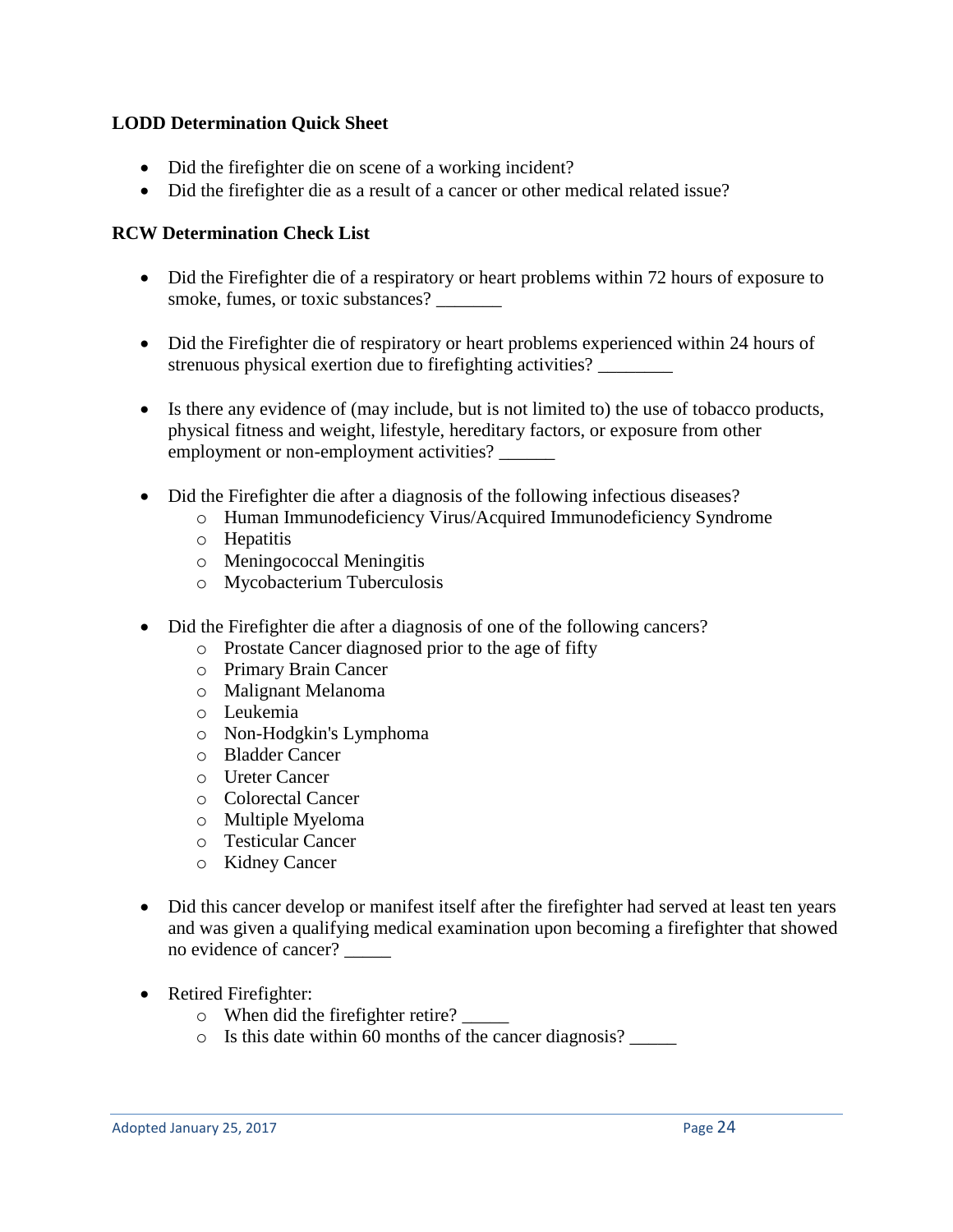## **RCW 51.32.185 Occupational diseases — Presumption of occupational disease for firefighters — Limitations — Exception — Rules.**

(1) In the case of firefighters as defined in  $RCW$   $41.26.030(4)$  (a), (b), and (c) who are covered under Title [51](http://apps.leg.wa.gov/rcw/default.aspx?cite=51) RCW and firefighters, including supervisors, employed on a full-time, fully compensated basis as a firefighter of a private sector employer's fire department that includes over fifty such firefighters, there shall exist a prima facie presumption that: (a) Respiratory disease; (b) any heart problems, experienced within seventy-two hours of exposure to smoke, fumes, or toxic substances, or experienced within twenty-four hours of strenuous physical exertion due to firefighting activities; (c) cancer; and (d) infectious diseases are occupational diseases under RCW [51.08.140.](http://apps.leg.wa.gov/rcw/default.aspx?cite=51.08.140) This presumption of occupational disease may be rebutted by a preponderance of the evidence. Such evidence may include, but is not limited to, use of tobacco products, physical fitness and weight, lifestyle, hereditary factors, and exposure from other employment or non-employment activities.

 (2) The presumptions established in subsection (1) of this section shall be extended to an applicable member following termination of service for a period of three calendar months for each year of requisite service, but may not extend more than sixty months following the last date of employment.

(3) The presumption established in subsection  $(1)(c)$  of this section shall only apply to any active or former firefighter who has cancer that develops or manifests itself after the firefighter has served at least ten years and who was given a qualifying medical examination upon becoming a firefighter that showed no evidence of cancer. The presumption within subsection (1)(c) of this section shall only apply to prostate cancer diagnosed prior to the age of fifty, primary brain cancer, malignant melanoma, leukemia, non-Hodgkin's lymphoma, bladder cancer, ureter cancer, colorectal cancer, multiple myeloma, testicular cancer, and kidney cancer.

(4) The presumption established in subsection  $(1)(d)$  of this section shall be extended to any firefighter who has contracted any of the following infectious diseases: Human immunodeficiency virus/acquired immunodeficiency syndrome, all strains of hepatitis, meningococcal meningitis, or mycobacterium tuberculosis.

 (5) Beginning July 1, 2003, this section does not apply to a firefighter who develops a heart or lung condition and who is a regular user of tobacco products or who has a history of tobacco use. The department, using existing medical research, shall define in rule the extent of tobacco use that shall exclude a firefighter from the provisions of this section.

 (6) For purposes of this section, "firefighting activities" means fire suppression, fire prevention, emergency medical services, rescue operations, hazardous materials response, aircraft rescue, and training and other assigned duties related to emergency response.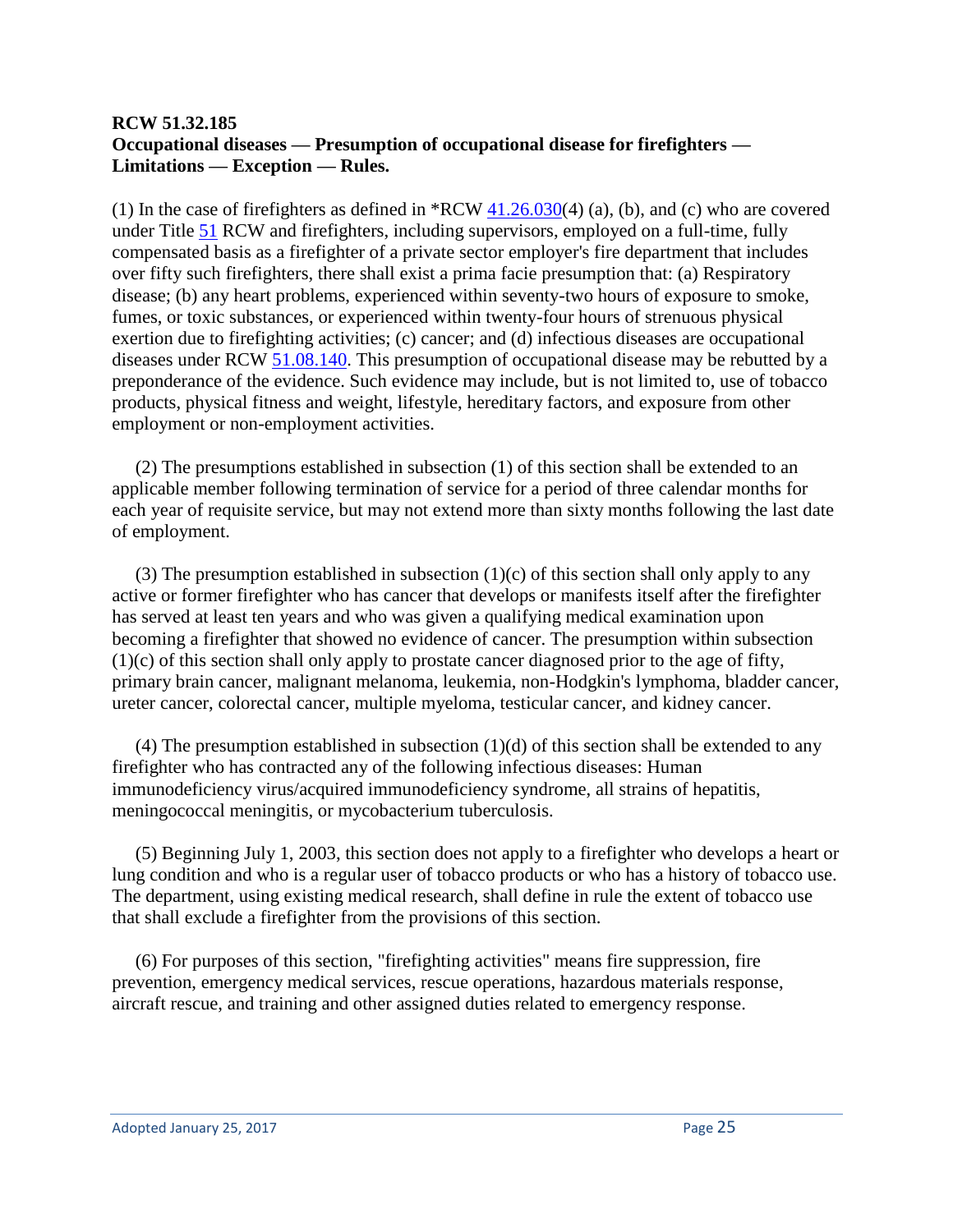(7)(a) When a determination involving the presumption established in this section is appealed to the board of industrial insurance appeals and the final decision allows the claim for benefits, the board of industrial insurance appeals shall order that all reasonable costs of the appeal, including attorney fees and witness fees, be paid to the firefighter or his or her beneficiary by the opposing party.

 (b) When a determination involving the presumption established in this section is appealed to any court and the final decision allows the claim for benefits, the court shall order that all reasonable costs of the appeal, including attorney fees and witness fees, be paid to the firefighter or his or her beneficiary by the opposing party.

 (c) When reasonable costs of the appeal must be paid by the department under this section in a state fund case, the costs shall be paid from the accident fund and charged to the costs of the claim.